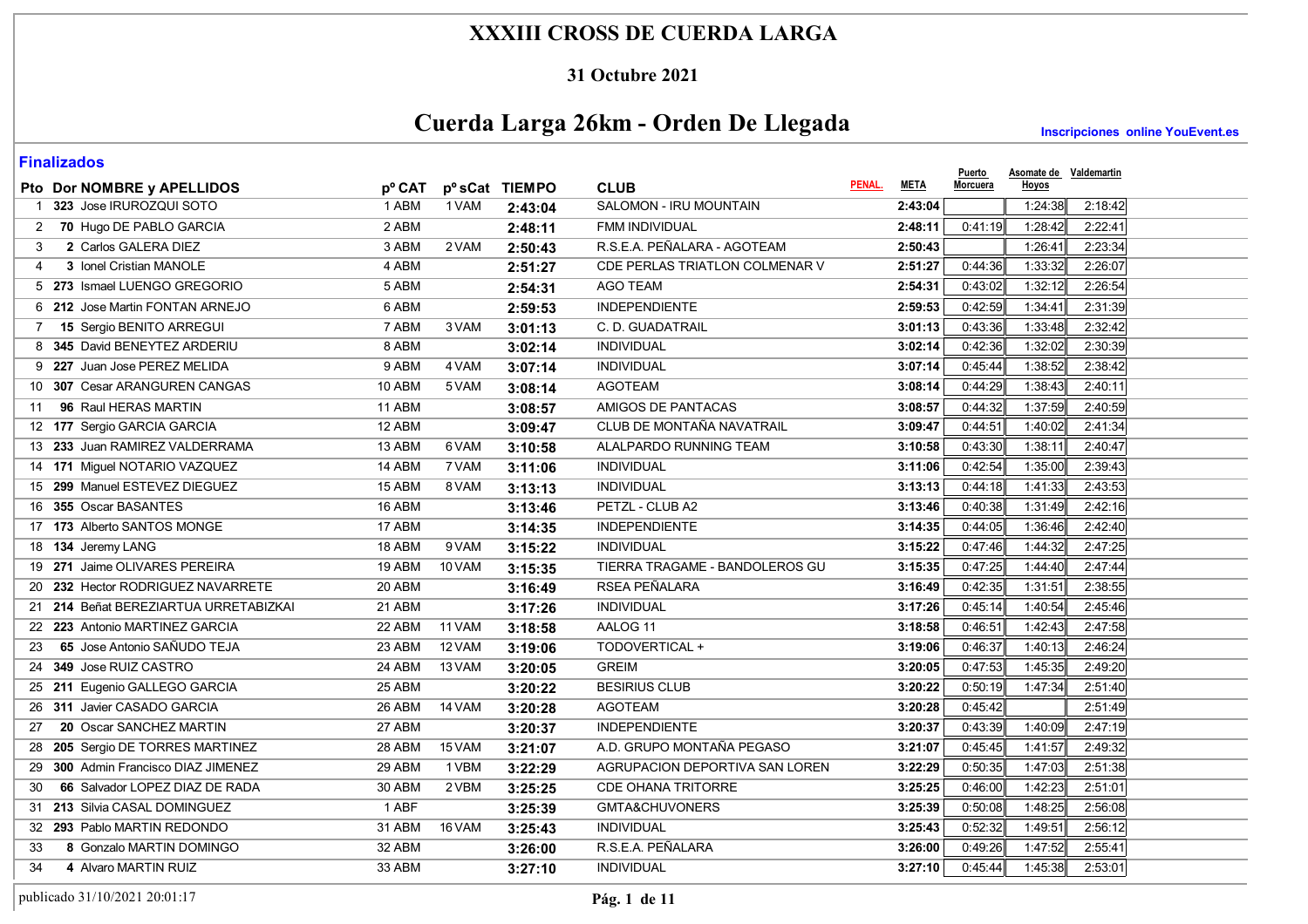#### **31 Octubre 2021**

# **Cuerda Larga 26km - Orden De Llegada**

**Inscripciones online YouEvent.es** 

| Pto Dor NOMBRE y APELLIDOS               | pº CAT        |        | pº sCat TIEMPO | <b>CLUB</b>                    | PENAL. | <b>META</b> | Puerto<br><b>Morcuera</b> | Asomate de Valdemartin<br>Hoyos |         |
|------------------------------------------|---------------|--------|----------------|--------------------------------|--------|-------------|---------------------------|---------------------------------|---------|
| 35 217 Arturo ORODEA RODRIGUEZ           | 34 ABM        | 3 VBM  | 3:27:56        | AALOG 11                       |        | 3:27:56     | 0.44.57                   | 1:40:39                         | 2:54:06 |
| 36 225 Gonzalo RIVAS GODOY               | 35 ABM        | 17 VAM | 3:28:06        | <b>TODO VERTICAL</b>           |        | 3:28:06     | 0:49:30                   | 1:46:59                         | 2:53:57 |
| 72 Antonio SAENZ DE FRUTOS<br>37         | 36 ABM        | 4 VBM  |                | CLUB ATLETISMO ZANCADAS        |        | 3:28:17     | 0:46:32                   | 1:43:51                         | 2:55:38 |
| 38 267 Ricardo VAZQUEZ RUANO             | 37 ABM        | 5 VBM  | 3:28:17        | SAFESPORTID TODOV+             |        | 3:28:29     | 0.49.20                   | 1:47:30                         | 2:56:36 |
| 39 202 Ivan DE LOS SANTOS CID            | 38 ABM        | 18 VAM | 3:28:29        | A.D. GRUPO MONTAÑA PEGASO      |        |             | 0:46:59                   | 1:45:22                         | 2:57:00 |
|                                          |               |        | 3:28:42        |                                |        | 3:28:42     |                           |                                 |         |
| 108 Antulio BRULL MOCHOLI<br>40          | 39 ABM        | 6 VBM  | 3:28:53        | <b>OHANA TRITORRE</b>          |        | 3:28:53     | 0:49:57                   | 1:48:35                         | 2:56:19 |
| 104 Jose Manuel LOPEZ SANCHEZ<br>41      | 40 ABM        | 19 VAM | 3:29:55        | <b>INDEPENDIENTE</b>           |        | 3:29:55     | 0:43:25                   | 1:42:51                         | 2:55:06 |
| 42 277 Jose Luis GRANIZO GALA            | 41 ABM        | 7 VBM  | 3:30:28        | <b>TODOVERTICAL</b>            |        | 3:30:28     | 0:49:23                   | 1:48:47                         | 2:58:38 |
| 43 152 Jesus CABREJAS ARTOLA             | 42 ABM        | 20 VAM | 3:30:33        | G.M. LA ACEBEDA                |        | 3:30:33     |                           | 1:52:25                         | 3:00:23 |
| 235 Fernando GESTO GONZALO<br>44         | 43 ABM        | 8 VBM  | 3:30:39        | <b>INDEPENDIENTE</b>           |        | 3:30:39     | 0:50:47                   | 1:50:08                         | 2:58:19 |
| 34 Jose Luis ESCALERA ALAEZ<br>45        | 44 ABM        | 21 VAM | 3:31:19        | <b>INDEPENDIENTE</b>           |        | 3:31:19     | 0:50:19                   | 1:48:05                         | 2:58:46 |
| 73 Isaias SANABRIA DONOSO<br>46          | 45 ABM        | 22 VAM | 3:34:33        | PLAN2FIT                       |        | 3:34:33     | 0.49.14                   | 1:49:37                         | 3.01.04 |
| 47 169 Javier PERRUCA GOMEZ              | 46 ABM        | 23 VAM | 3:35:17        | CLUB ALPINO MADRILEÑO          |        | 3:35:17     | 0:50:57                   | 1:52:44                         | 3:03:50 |
| 48 140 Jose Daniel GONZALEZ SAN NICOLAS  | 47 ABM        | 24 VAM | 3:35:41        | <b>IRU MOUNTAIN TEAM</b>       |        | 3:35:41     | 0:50:36                   | 1:51:51                         | 3:02:46 |
| 29 Daniel SANCHEZ TORRES<br>49           | 48 ABM        | 25 VAM | 3:35:45        | <b>INDEPENDIENTE</b>           |        | 3:35:45     | 0:51:19                   | 1:55:33                         | 3:05:37 |
| 356 Rafael ZARCO DEL OLMO<br>50          | 49 ABM        | 26 VAM | 3:35:56        | RSEA PEÑALARA                  |        | 3:35:56     | 0:49:06                   | 1:46:41                         | 2:58:41 |
| 107 Miguel Angel SANCHO ESTEBAN<br>51    | <b>50 ABM</b> | 9 VBM  | 3:37:36        | RSEA. PEÑALARA                 |        | 3:37:36     | 0.47:54                   | 1.46:01                         | 3:01:11 |
| 84 Eduardo PEREZ DIAZ<br>52              | <b>51 ABM</b> | 27 VAM | 3:39:39        | <b>CLUB ATLETISMO ZANCADAS</b> |        | 3:39:39     | 0:50:24                   | 1:52:21                         | 3:06:36 |
| 77 Martin SUAREZ MENDEZ<br>53            | 52 ABM        | 28 VAM | 3:40:16        | <b>TRAILXTREM TEAM</b>         |        | 3:40:16     | 0:50:14                   | 1:51:08                         | 3:05:19 |
| 12 Daniel BLAZQUEZ TORIBIO<br>54         | 53 ABM        |        | 3:40:38        | <b>TTRAIL CLUB</b>             |        | 3:40:38     | 0:53:06                   | 1:55:58                         | 3:08:29 |
| 331 Roberto FERNANDEZ LOLO<br>55         | 54 ABM        | 29 VAM | 3:41:15        | <b>IRU MOUNTAIN TEAM</b>       |        | 3:41:15     | 0:50:51                   | 1:53:03                         | 3:08:14 |
| 42 Daniel ALONSO ALVAREZ<br>56           | 55 ABM        | 30 VAM | 3:42:01        | <b>TIERRA TRAGAME</b>          |        | 3:42:01     | 0:53:37                   | 1:56:57                         | 3:09:27 |
| 57 163 Gheorghe MARTAC                   | 56 ABM        | 31 VAM | 3:42:04        | <b>INDEPENDIENTE</b>           |        | 3:42:04     | 0:54:43                   | 1:56:18                         | 3:08:08 |
| 58 301 Sonia ZARUMA ZARUMA               | 2 ABF         | 1 VAF  | 3:42:07        | <b>INDIVIDUAL</b>              |        | 3:42:07     | 0:55:11                   | 1:57:35                         | 3:09:58 |
| 59 332 Demetrio CASERO MOSQUERA          | 57 ABM        | 1 VCM  | 3:42:28        | RESEA PEÑALARA                 |        | 3:42:28     | 0:50:54                   | 1:51:36                         | 3 07:14 |
| 60 268 Jesus FERNANDEZ GARCIA            | 58 ABM        | 32 VAM | 3:42:35        | <b>INDEPENDIENTE</b>           |        | 3:42:35     | 0:51:29                   | 1:53:21                         | 3:08:45 |
| 240 Javier CATALAN AGUILAR<br>61         | 59 ABM        | 33 VAM | 3:42:46        | CLUB TITANES DE CHINCHON       |        | 3:42:46     | 0:52:11                   | 1:51:30                         | 3:01:25 |
| 141 Pablo CANCELA PEREZ<br>62            | 60 ABM        |        | 3:43:07        | <b>INDIVIDUAL</b>              |        | 3:43:07     | 0:52:21                   | 1:48:54                         | 3:02:20 |
| 131 Jaime AMAGO VILCHEZ<br>63            | 61 ABM        |        | 3:43:10        | <b>INDEPENDIENTE</b>           |        | 3:43:10     | 0:52:19                   | 1:48:51                         | 3:02:26 |
| 322 Maria Del Mar SACRISTAN IÑIGO<br>64  | 3 ABF         | 2 VAF  | 3:43:15        | <b>IRU MOUNTAIN</b>            |        | 3:43:15     | 0:48:59                   | 1:50:11                         | 3:09:04 |
| 30 Roberto OCAMPO PORTELA<br>65          | 62 ABM        | 34 VAM | 3:43:56        | CLUB ATLETISMO ZANCADAS        |        | 3:43:56     | 0:48:17                   | 1:47:54                         | 3.05.02 |
| 40 Francisco Javier APARICIO TELLO<br>66 | 63 ABM        |        | 3:46:15        | <b>INDIVIDUAL</b>              |        | 3:46:15     | 0:55:57                   | 1:58:19                         | 3:11:01 |
| 330 Damien GUINEMENT<br>67               | 64 ABM        | 35 VAM | 3:46:23        | <b>INDIVIDUAL</b>              |        | 3:46:23     | 0:55:32                   | 2:04:03                         | 3:15:09 |
| 68 191 Jorge DELGADO GUERRERO            | 65 ABM        |        | 3:46:29        | C.D.E. TODOVERTICAL            |        | 3:46:29     | 0:52:05                   | 1:56:09                         | 3:10:50 |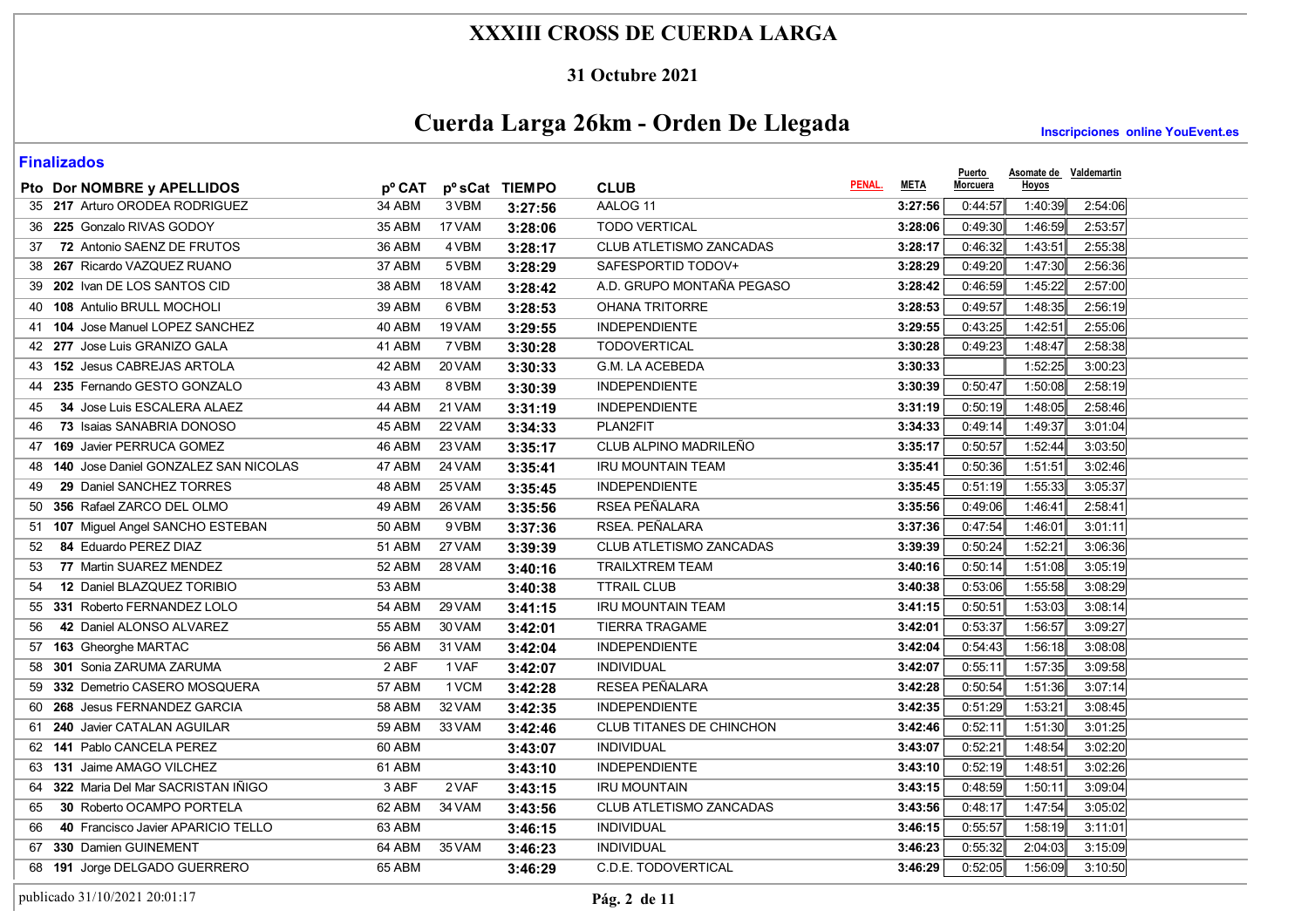### **31 Octubre 2021**

# **Cuerda Larga 26km - Orden De Llegada**

**Inscripciones online YouEvent.es** 

**Puerto** 

| Pto Dor NOMBRE y APELLIDOS               | <b>p</b> <sup>o</sup> CAT |        | pº sCat TIEMPO | <b>CLUB</b>                   | PENAL.<br><b>META</b> | <u>Puerto</u><br><b>Morcuera</b> | <b>Hoyos</b> | Asomate de Valdemartin |  |
|------------------------------------------|---------------------------|--------|----------------|-------------------------------|-----------------------|----------------------------------|--------------|------------------------|--|
| 69 132 Antonio VIVO SUBIJANA             | 66 ABM                    | 10 VBM | 3:46:37        | <b>INDIVIDUAL</b>             | 3:46:37               | 0:50:29                          | 1:52:36      | 3:09:36                |  |
| 62 Mario MARTIN-ROMO CULEBRAS<br>70      | 67 ABM                    | 36 VAM | 3:47:00        | <b>TIERRA TRAGAME</b>         | 3:47:00               | 0:53:01                          | 1:56:23      | 3:10:38                |  |
| 71 117 Jose CUENCA RUIZ-SEIQUER          | 68 ABM                    |        | 3:47:04        | <b>INDIVIDUAL</b>             | 3:47:04               | 0:51:12                          | 1:53:33      | 3:14:39                |  |
| 28 Mario PASTOR GARCIA<br>72             | 69 ABM                    | 37 VAM | 3:47:21        | <b>T-TRAIL</b>                | 3:47:21               | 0:53:26                          | 2:00:00      | 3:13:28                |  |
| 73 302 Alicia PRIETO SANCHEZ             | 4 ABF                     | 3 VAF  | 3:48:16        | +QCORREDORES                  | 3:48:16               | 0:54:57                          | 1:59:43      | 3:15:30                |  |
| 53 Rafael FERNANDEZ PEREZ<br>74          | 70 ABM                    | 38 VAM | 3:48:34        | RSEA PEÑALARA                 | 3:48:34               | 0:54:30                          | 1:57:25      | 3:12:57                |  |
| 75 266 Luis MAINE BERNABE                | 71 ABM                    |        | 3:48:54        | <b>INDIVIDUAL</b>             | 3:48:54               | 0:52:27                          | 1:52:13      | 3:09:47                |  |
| 275 Francisco Manuel GAROZ ESTEBAN<br>76 | 72 ABM                    | 39 VAM | 3:49:33        | <b>BIKILAMANJARO</b>          | 3:49:33               | 0:53:00                          | 1:58:11      | 3:14:37                |  |
| 361 Mario GONZALEZ RODRIGUEZ<br>77       | 73 ABM                    | 40 VAM | 3:49:40        | <b>CLUB ATLETISMO SADA</b>    | 3:49:40               | 0:56:03                          | 2:01:02      | 3:16:02                |  |
| 25 Jorge GORDON<br>78                    | 74 ABM                    |        | 3:49:55        | <b>LACOMARCA</b>              | 3:49:55               | 0:52:23                          | 1:57:32      | 3:15:02                |  |
| 241 Oscar GARCIA MERODIO<br>79           | 75 ABM                    | 41 VAM | 3:50:23        | DENDRO COMUNIDAD TRAIL        | 3:50:23               | 0:55:14                          | 1:58:38      | 3:15:36                |  |
| 138 Francesco AGNOLAZZA<br>80            | 76 ABM                    |        | 3:50:39        | <b>INDIVIDUAL</b>             | 3:50:39               | 0:51:52                          | 1:57:07      | 3:15.11                |  |
| 95 Sergio GARCIA VALLE<br>81             | 77 ABM                    | 42 VAM | 3:50:43        | DENDRO COMUNIDAD TRAIL        | 3:50:43               | 0:54:24                          | 2:00:18      | 3:14:50                |  |
| 82 142 Sonia DIAZ MEDINA                 | 5 ABF                     | 1 VBF  | 3:50:56        | <b>IRU-MOUNTAIN</b>           | 3:50:56               | 0:55:13                          | 2:02:09      | 3:16:17                |  |
| 86 Israel MOLINA DIAZ<br>83              | 78 ABM                    | 43 VAM | 3:51:15        | <b>DENDRO</b>                 | 3:51:15               | 0:53:42                          | 1:58:53      | 3:15.23                |  |
| 84 174 Alejandro MENENDEZ GONZALEZ       | 79 ABM                    | 44 VAM | 3:51:18        | <b>TIGERS RUNNING CLUB</b>    | 3:51:18               | 0:51:58                          | 1.56:31      | 3:15:07                |  |
| 195 Eusebio UTRERO, FLORES<br>85         | 80 ABM                    | 11 VBM | 3:51:26        | <b>INDIVIDUAL</b>             | 3:51:26               | 0:49:31                          | 1:54:06      | 3:15.51                |  |
| 31 David PUERTAS GIJON<br>86             | 81 ABM                    |        | 3:51:34        | ATLETISMO ZANCADAS            | 3:51:34               | 0:55:12                          | 2:01:14      | 3:16.05                |  |
| <b>167 Lucrezia STRINGARI</b><br>87      | 6 ABF                     | 2 VBF  | 3:51:39        | <b>IRU MOUNTAIN TEAM</b>      | 3:51:39               | 0:54:01                          | 2:00:28      | 3:17:46                |  |
| 123 Ruben RINCON HERRANZ<br>88           | 82 ABM                    |        | 3:51:54        | <b>INDIVIDUAL</b>             | 3:51:54               | 0:53:34                          | 1:57:44      | 3:17:41                |  |
| 170 Juan Antonio PUENTES MONTILLA<br>89  | 83 ABM                    |        | 3:51:57        | <b>INDIVIDUAL</b>             | 3:51:57               | 0:53:36                          | 1:58:21      | 3:17:43                |  |
| 215 Javier MORENO TORRALBO<br>90         | 84 ABM                    |        | 3:52:00        | <b>INDIVIDUAL</b>             | 3:52:00               | 0.56:00                          | 2:02:59      | 3.18.41                |  |
| 91 109 Maria Teresa BETEGON BLEYE        | 7 ABF                     |        | 3:52:10        | <b>CDE OHANA TRITORRE</b>     | 3:52:10               | 0:54:36                          | 2:00:34      | 3:16:34                |  |
| 92 337 Jose Ignacio HUELVES BRAVO        | 85 ABM                    | 12 VBM | 3:52:13        | <b>AD SAMBURIEL</b>           | 3:52:13               | 0:53:15                          | 1:59:48      | 3:16:15                |  |
| 90 Fernando MAYORALAS PEREZ<br>93        | 86 ABM                    | 45 VAM | 3:52:38        | <b>DENDRO COMUNIDAD TRAIL</b> | 3:52:38               | 0:54.19                          | 1:58:49      | 3:14:12                |  |
| 168 Javier Juan MATURANA FIGUEREDO<br>94 | 87 ABM                    | 46 VAM | 3:53:22        | <b>TIERRA TRAGAME</b>         | 3:53:22               | 0.54.47                          | 2:00:35      | 3:16:13                |  |
| 115 Eduardo LOPEZ ZABALLA<br>95          | 88 ABM                    |        | 3:53:39        | <b>MENDIKO</b>                | 3:53:39               | 0.54.10                          | 2:01:20      | 3:20:34                |  |
| <b>340 Ismael MADIROLAS MAHOU</b><br>96  | 89 ABM                    |        | 3:53:41        | <b>MAJALASNA</b>              | 3:53:41               | 0:57:42                          | 2:02:07      | 3:18:31                |  |
| 310 Juan Pedro FEREZ TEJEDA<br>97        | 90 ABM                    | 47 VAM | 3:54:00        | <b>INDEPENDIENTE</b>          | 3:54:00               | 0:57:20                          | 2:03:16      | 3:20:27                |  |
| 242 Gabriel MORALES SANCHEZ<br>98        | 91 ABM                    | 48 VAM | 3:54:02        | <b>INDEPENDIENTE</b>          | 3:54:02               | 0:51:40                          | 1:57:02      | 3:15.05                |  |
| 308 Fatima ESPINOSA HERNANZ<br>99        | 8 ABF                     | 4 VAF  | 3:54:18        | <b>INDEPENDIENTE</b>          | 3:54:18               | 0:55:16                          | 2:01:54      | 3:19:48                |  |
| 260 Daniel ALONSO CRESPO<br>100          | 92 ABM                    | 49 VAM | 3:54:48        | <b>INDEPENDIENTE</b>          | 3:54:48               | 0:54:42                          | 1:59:09      | 3:16:00                |  |
| 264 Daniel ALONSO MARTINEZ<br>101        | 93 ABM                    | 50 VAM | 3:57:26        | <b>INDIVIDUAL</b>             | 3:57:26               | 0:53:02                          | 2:03:30      | 3:21:25                |  |
| 71 Roberto GARRIDO MARTINEZ<br>102       | 94 ABM                    |        | 3:57:40        | <b>INDEPENDIENTE</b>          | 3:57:40               | 0:55:03                          | 2:04:12      | 3:17:57                |  |

publicado 31/10/2021 20:01:17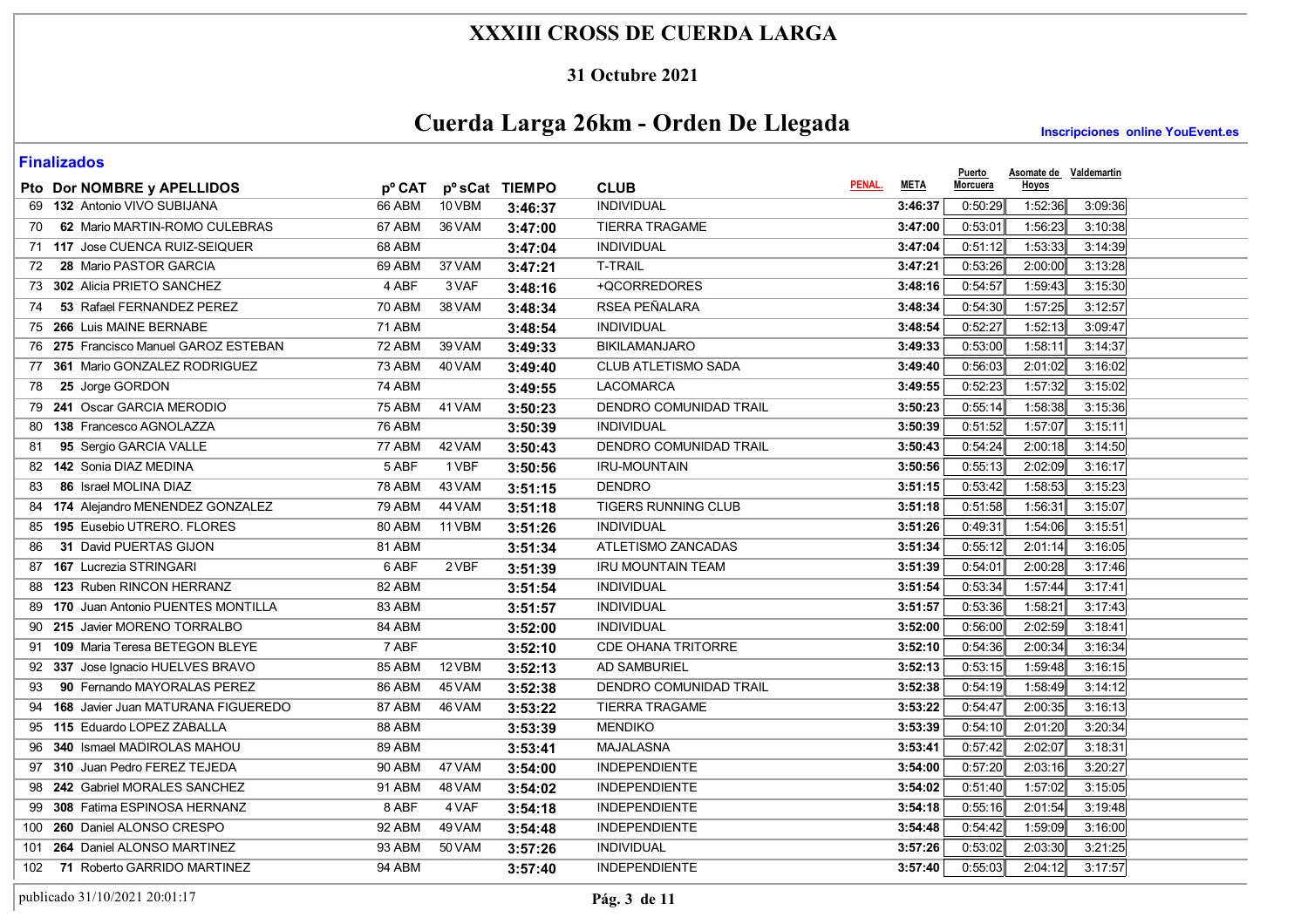### **31 Octubre 2021**

# **Cuerda Larga 26km - Orden De Llegada**

**Inscripciones online YouEvent.es** 

| Pto Dor NOMBRE y APELLIDOS              | pº CAT         |        | pº sCat TIEMPO | <b>CLUB</b>                  | PENAL.<br><b>META</b> | <u>Puerto</u><br>Morcuera | <b>Asomate de Valdemartin</b><br><b>Hoyos</b> |         |  |
|-----------------------------------------|----------------|--------|----------------|------------------------------|-----------------------|---------------------------|-----------------------------------------------|---------|--|
| 103 338 Marcos NARANJO VILLALBA         | 95 ABM         | 51 VAM | 3:57:48        | <b>INDIVIDUAL</b>            | 3:57:48               | 0:55:09                   | 2:00:41                                       | 3:18:21 |  |
| 104 159 Raul MENENDEZ RIESCO            | 96 ABM         | 52 VAM | 3:58:24        | COMANDO GUADARRAMA           | 3:58:24               | 0:57:45                   | 2:03:28                                       | 3:19:43 |  |
| 105 162 Ignacio FERNANDEZ ALAEZ         | 97 ABM         | 13 VBM | 3:58:26        | <b>INDEPENDIENTE</b>         | 3:58:26               | 0:57:48                   | 2:03:31                                       | 3:19:41 |  |
| 181 Jose Luis AMAT CARPENA<br>106       | 98 ABM         | 14 VBM | 3:58:40        | CDE TRAIL COLMENAR VIEJO     | 3:58:40               | 0:51:56                   | 1:58:31                                       | 3:22:03 |  |
| 82 Diego PADORNO ROJO<br>107            | <b>99 ABM</b>  |        | 3:58:57        | <b>INDEPENDIENTE</b>         | 3:58:57               | 0:57:23                   | 2:05:38                                       | 3:25:44 |  |
| 192 Alberto CORTES LEONARD<br>108       | 100 ABM        | 53 VAM | 3:59:31        | <b>INDIVIDUAL</b>            | 3:59:31               | 0:57:44                   |                                               | 3:23:35 |  |
| 146 Jorge Luis MOLINER GOTOR<br>109     | <b>101 ABM</b> | 54 VAM | 3:59:47        | <b>INDIVIDUAL</b>            | 3:59:47               | 0:57:22                   | 2:04:53                                       | 3:22:40 |  |
| 290 Guillermo CERRATO SAURA<br>110      | 102 ABM        |        | 4:00:28        | TODOVERTICAL+                | 4:00:28               | 0:54:38                   | 2:01:47                                       | 3:22:53 |  |
| <b>154 Jesus RABANAL TORRES</b><br>111  | 103 ABM        | 55 VAM | 4:00:31        | RSEA PEÑALARA                | 4:00:31               | 0:54:32                   | 2:00:51                                       | 3:22:36 |  |
| 22 Juan Carlos MARTINEZ RIESGO<br>112   | 104 ABM        |        | 4:00:40        | <b>INDEPENDIENTE</b>         | 4:00:40               | 0:55:01                   | 2:02:25                                       | 3:22:00 |  |
| 344 Dani GRANADOS ORTEGA<br>113         | 105 ABM        | 15 VBM | 4:00:43        | A. D. SAMBURIEL              | 4:00:43               | 0:57:29                   | 2:10:29                                       | 3:28:40 |  |
| 44 David OLALLA ENCINAS<br>114          | 106 ABM        | 56 VAM | 4:00:52        | <b>INDEPENDIENTE</b>         | 4:00:52               | 0:54:19                   | 2:01:41                                       | 3:21:47 |  |
| 35 Angel VAZQUEZ MARTIN<br>115          | <b>107 ABM</b> | 57 VAM | 4:00:55        | RSEA PEÑALARA                | 4:00:55               | 0:53:09                   | 1:59:35                                       | 3:20:36 |  |
| 116 114 Pedro CADARSO                   | 108 ABM        | 58 VAM | 4:01:05        | <b>INDIVIDUAL</b>            | 4:01:05               | 0:55:28                   | 2:00:58                                       | 3:22:57 |  |
| 117 137 Silvia SERAFINI                 | $9$ ABF        |        | 4:01:35        | <b>INDIVIDUAL</b>            | 4:01:35               | 0:58:27                   | 2:13:33                                       | 3:29:24 |  |
| 326 Luis Javier GONZALEZ CUELLAR<br>118 | 109 ABM        |        | 4:01:53        | <b>INDIVIDUAL</b>            | 4:01:53               | 0:58:04                   | 2:04:15                                       | 3:22:24 |  |
| 257 Jose Luis DONOSO PARRADO<br>119     | 110 ABM        | 59 VAM | 4:01:57        | <b>INDIVIDUAL</b>            | 4:01:57               | 0:58:49                   | 2:08:12                                       | 3:27:40 |  |
| 219 Raul LUCIO MORENO<br>120            | <b>111 ABM</b> | 60 VAM | 4:02:16        | AALOG11                      | 4:02:16               | 0:56:16                   | 2:02:23                                       | 3:23:39 |  |
| 279 Alberto PASTOR ESTEBAN<br>121       | <b>112 ABM</b> | 16 VBM | 4:02:19        | <b>INDIVIDUAL</b>            | 4:02:19               | 0:59:22                   | 2:08:38                                       | 3:28:04 |  |
| 358 Jorge FERREIRA FRANCISCO<br>122     | 113 ABM        |        | 4:02:24        | RUNNING LOS MOLINOS - GETAFE | 4:02:24               | 0:56:51                   | 2:04:49                                       | 3:24:29 |  |
| 357 David GARCIA ARANDA<br>123          | 114 ABM        | 61 VAM | 4:02:27        | RUNNING LOS MOLINOS GETAFE   | 4:02:27               | 0:56:50                   | 2:04:50                                       | 3:24:28 |  |
| 57 Fco Javier MARQUEZ GARCIA<br>124     | <b>115 ABM</b> |        | 4:02:46        | TRICAM - VILLAVICIOSA        | 4:02:46               | 0:52:54                   | 2:00:44                                       | 3:22:08 |  |
| 46 Jose Antonio TORRES BARRADO<br>125   | 116 ABM        | 62 VAM | 4:02:52        | <b>INDIVIDUAL</b>            | 4:02:52               | 0:55:43                   | 2:04:28                                       | 3:25:10 |  |
| 126 218 Marcos Manuel MOTA LOZANO       | <b>117 ABM</b> | 63 VAM | 4:03:38        | AALOG 11                     | 4:03:38               | 0.57.49                   | 2:04:20                                       | 3:24:46 |  |
| 19 Luis Demofilo PEREZ VAZQUEZ<br>127   | 118 ABM        | 64 VAM | 4:03:40        | <b>RSEA PEÑALARA</b>         | 4:03:40               | 0:53:56                   | 2:03:00                                       | 3:24:11 |  |
| 92 Cristina MUÑOZ MARTIN<br>128         | 10 ABF         |        | 4:03:46        | <b>INDIVIDUAL</b>            | 4:03:46               | 0:55:55                   | 2:03:52                                       | 3:24:05 |  |
| 194 Francisco CLAVER MISAS<br>129       | 119 ABM        | 17 VBM | 4:04:30        | CLUB DEPORTIVO PAPORROS-BTT  | 4:04:30               | 0:51:44                   | 2.04.42                                       | 3:27:49 |  |
| <b>180 Thomas SCHMID SUTTER</b><br>130  | 120 ABM        | 18 VBM | 4:04:32        | PANDA DEL MURO               | 4:04:32               | 0:57:40                   | 2:04:22                                       | 3:27:55 |  |
| 187 Javier REY RUEDA<br>131             | <b>121 ABM</b> |        | 4:04:48        | <b>INDIVIDUAL</b>            | 4:04:48               | 0:55:26                   | 2:02:27                                       | 3:27:44 |  |
| 292 Paulo BAPTISTA MONTEIRO<br>132      | <b>122 ABM</b> | 65 VAM | 4:05:13        | <b>CLUB CORREDORES</b>       | 4:05:13               | 0:56:27                   | 2:06:56                                       | 3:28:12 |  |
| 47 Jorge CHAVES GIL<br>133              | 123 ABM        | 66 VAM | 4:05:19        | <b>INDIVIDUAL</b>            | 4:05:19               | 0:54:52                   | 2:01:58                                       | 3:27:56 |  |
| 33 Jaime ANABITARTE URRUTIA<br>134      | <b>124 ABM</b> | 2 VCM  | 4:05:40        | <b>RSEA PEÑALARA</b>         | 4:05:40               | 0:54:59                   | 2:01:24                                       | 3:25:15 |  |
| 45 Alberto SANCHEZ HEREDIA<br>135       | 125 ABM        |        | 4:05:45        | <b>INDIVIDUAL</b>            | 4:05:45               | 0:54:49                   | 2:01:59                                       | 3:28:02 |  |
| 136 136 Florencio FUENTES MARTIN        | 126 ABM        | 19 VBM | 4:05:49        | CLUB ATLETISMO NAVAMORCUENDE | 4:05:49               | 0:57:27                   | 2:05:50                                       | 3:28:27 |  |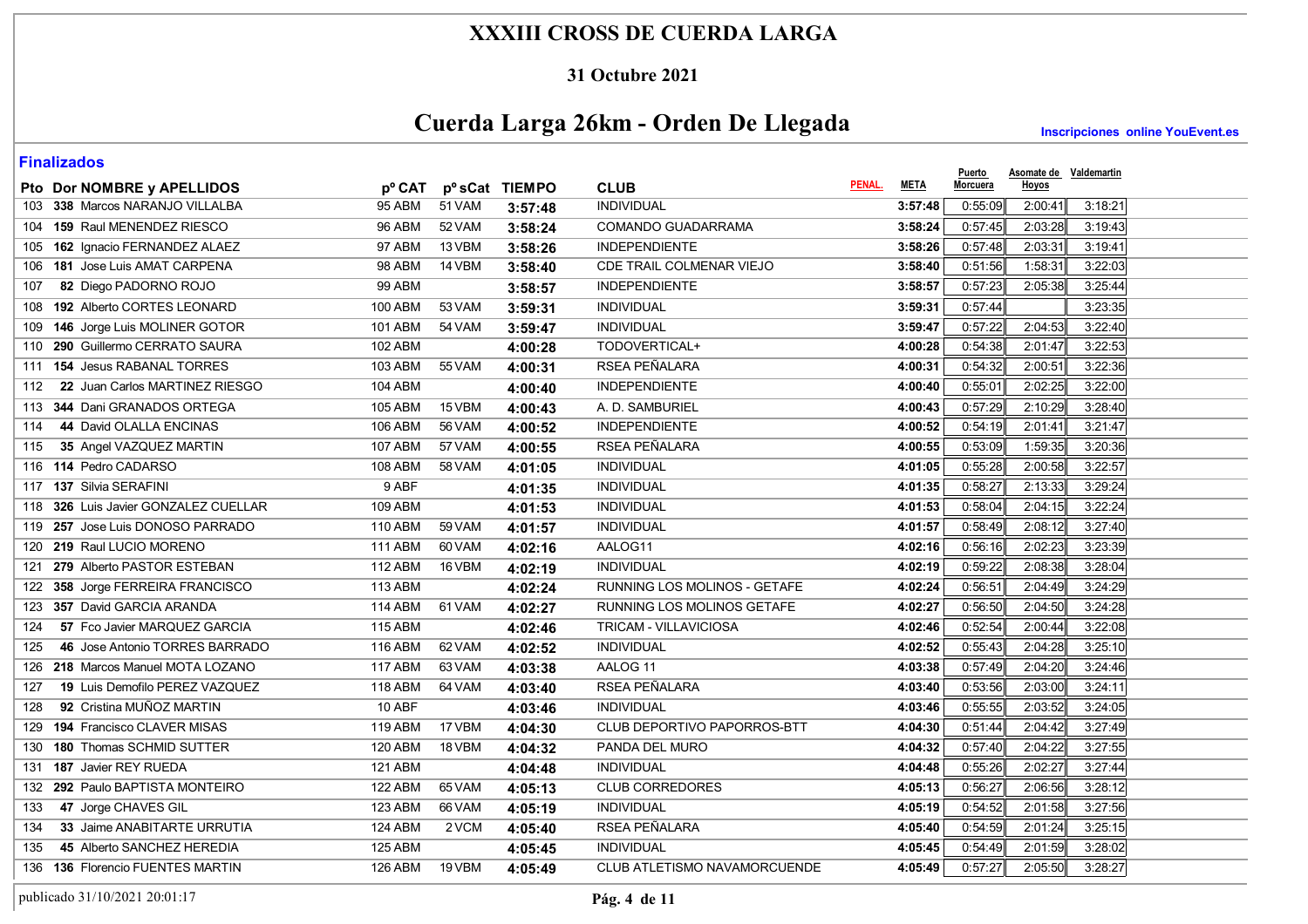#### **31 Octubre 2021**

# **Cuerda Larga 26km - Orden De Llegada**

**Inscripciones online YouEvent.es** 

| <u>i IIIulizuwuj</u>                   |                |          |                |                                |                       | <b>Puerto</b>   | Asomate de Valdemartin |         |  |
|----------------------------------------|----------------|----------|----------------|--------------------------------|-----------------------|-----------------|------------------------|---------|--|
| Pto Dor NOMBRE y APELLIDOS             | pº CAT         |          | pº sCat TIEMPO | <b>CLUB</b>                    | PENAL.<br><b>META</b> | <b>Morcuera</b> | Hoyos                  |         |  |
| 137 303 Angela LILIANA SANDRU          | 11 ABF         | 3 VBF    | 4:06:02        | +QCORREDORES                   | 4:06:02               | 0.58.15         | 2:05:11                | 3:27:30 |  |
| 138 184 Jose Luis SANTOS YEBES         | 127 ABM        | 20 VBM   | 4:07:12        | <b>INDEPENDIENTE</b>           | 4:07:12               | 0:58:25         | 2:09:05                | 3:30:03 |  |
| 139 224 Fernando RELLAN                | 128 ABM        | 67 VAM   | 4:07:31        | <b>INDIVIDUAL</b>              | 4:07:31               | 0:57:30         | 2:04:52                | 3:28:51 |  |
| 140 276 Abraham MARINA MARTIN          | 129 ABM        | 68 VAM   | 4:07:36        | ATLETISMO CUESTA LA POTA GALAP | 4:07:36               | 0:56:39         | 2:05:15                | 3:28:11 |  |
| 141 244 Antonio JIMENEZ ONSURBE        | <b>130 ABM</b> |          | 4:08:21        | A.C. MANCHATHON                | 4:08:21               | 0:59:23         | 2:09:50                | 3:30:48 |  |
| 142 243 Carlos DIAZ RUIZ               | 131 ABM        |          | 4:08:26        | <b>INDIVIDUAL</b>              | 4:08:26               | 0:59:36         | 2:09:55                | 3:30:46 |  |
| 143 199 Juan Antonio BENITEZ CARREÑO   | <b>132 ABM</b> |          | 4:08:42        | <b>INDIVIDUAL</b>              | 4:08:42               | 0:56:01         | 2:05:41                | 3:29:29 |  |
| 144 110 Jose Maria MARTINEZ AGUADO     | 133 ABM        | 69 VAM   | 4:09:36        | <b>INDIVIDUAL</b>              | 4:09:36               | 0:55:46         | 2:03:37                | 3:28:00 |  |
| 145 285 Jose HERNANDEZ                 | <b>134 ABM</b> | 70 VAM   | 4:10:15        | <b>INDIVIDUAL</b>              | 4:10:15               | 1:04:12         | 2:16:16                | 3:34:20 |  |
| 146 121 Alvaro TORTOSA SAEZ            | <b>135 ABM</b> |          | 4:10:28        | <b>EA! TRAIL</b>               | 4:10:28               | 0:58:07         | 2:07:38                | 3:35:16 |  |
| 7 Abel DIAZ PLAZA<br>147               | 136 ABM        |          | 4:10:48        | <b>INDIVIDUAL</b>              | 4:10:48               | 0:50:11         | 1:54:48                | 3:20:18 |  |
| 148 309 Aitor GOMEZ LUCIA              | <b>137 ABM</b> |          | 4:11:08        | LA ACEBEDA                     | 4:11:08               | 0:53:19         | 2:00:08                | 3:14:52 |  |
| 149 329 Alejandro GONZALEZ CAMPANO     | 138 ABM        |          | 4:11:11        | <b>GM LA ACEVEDA</b>           | 4:11:11               | 0:53:51         | 2:00:22                | 3:15:14 |  |
| 183 Guillermo BETHENCOURT JORGE<br>150 | 139 ABM        |          | 4:11:26        | <b>BOLETRAIL DE TEROR</b>      | 4:11:26               | 0:59:13         | 2:08:47                | 3:35:20 |  |
| 97 Jaime GONZALEZ ALMARAZ<br>151       | 140 ABM        | 71 VAM   | 4:11:41        | <b>TRAILXTREM TEAM</b>         | 4:11:41               | 0:58:57         | 2:08:23                | 3:29:55 |  |
| 26 Joaquin REAL MUÑOZ<br>152           | <b>141 ABM</b> |          | 4:11:52        | <b>INDIVIDUAL</b>              | 4:11:52               | 0:55:59         | 2:04:00                | 3:29:40 |  |
| 186 Juan Ramon PENANES CUESTA<br>153   | <b>142 ABM</b> |          | 4:13:58        | OHANA SPORT CLUB               | 4:13:58               | 0:59:17         | 2:07:31                | 3:31:07 |  |
| 304 Federico FDEZ DE LATORRE<br>154    | 143 ABM        | 72 VAM   | 4:14:04        | NI SOY DE NINGUN CLUB          | 4:14:04               | 0:58:25         | 2:10:01                | 3:34:56 |  |
| 13 Francisco SANCHEZ MACIAS<br>155     | 144 ABM        | 73 VAM   | 4:14:09        | CLUB DE ATLETISMO VELILLA DE S | 4:14:09               | 0:55:26         | 2:07:58                | 3:36:48 |  |
| 23 Alberto PEREZ BERMEJO<br>156        | <b>145 ABM</b> | 74 VAM   | 4:14:28        | CLUB ATLETISMO VELILLA DE SAN  | 4:14:28               | 0:55:24         | 2:07:02                | 3:36:51 |  |
| 157 103 Pedro LOZANO BRANGER           | <b>146 ABM</b> | 21 VBM   | 4:14:40        | <b>INDEPENDIENTE</b>           | 4:14:40               | 0:57:11         | 2:06:11                | 3:36:01 |  |
| 158 143 Jorge HERNANDEZ MORENO         | <b>147 ABM</b> |          | 4:15:22        | <b>INDIVIDUAL</b>              | 4:15:22               | 0:56:45         | 2:05:39                | 3:37:04 |  |
| 159 297 Alejandro MANGUDO PAREDES      | 148 ABM        | 75 VAM   | 4:15:26        | <b>INDIVIDUAL</b>              | 4:15:26               | 0:55:05         | 2:05:03                | 3:30:52 |  |
| 160 298 Jose GINES ALGABA              | <b>149 ABM</b> |          | 4:15:48        | MRM MONTAÑA RUNNING            | 4:15:48               | 0:58:18         | 2:07:53                | 3:34:11 |  |
| 161 228 Juan Carlos LORENZO TORREIRA   | <b>150 ABM</b> | 22 VBM   | 4:15:51        | <b>MRM MONTAÑA</b>             | 4:15:51               | 0:58:12         | 2:07:41                | 3:34:08 |  |
| 162 122 Cristina ARROYO MELERO         | 12 ABF         |          | 4:15:53        | <b>EA! TRAIL</b>               | 4:15:53               | 0:58:36         | 2:12:31                | 3:37:17 |  |
| 67 Francisco GALLARDO MARMOL<br>163    | <b>151 ABM</b> | $23$ VBM | 4:16:08        | <b>INDIVIDUAL</b>              | 4:16:08               | 0:59:20         | 2:12:25                | 3:37:25 |  |
| 56 Jesus Manuel JIMENEZ ESTEBAN<br>164 | 152 ABM        | 24 VBM   | 4:16:56        | TIERRA TRAGAME                 | 4:16:56               | 0:55:17         | 2:04:39                | 3:28:46 |  |
| 165 282 Fernando JIMENEZ BELOSO        | 153 ABM        | 76 VAM   | 4:17:45        | TRIBULLS TRIATHLON             | 4:17:45               | 1:02:34         | 2:15:23                | 3:39:30 |  |
| 166 353 Daniela LASSO                  | 13 ABF         |          | 4:17:53        | CLUB <sub>A2</sub>             | 4:17:53               | 0:59:57         | 2:14:17                | 3:40:34 |  |
| 37 Carlos BOÑAR SACRISTAN<br>167       | <b>154 ABM</b> | 77 VAM   | 4:17:56        | AGRUPACION DEPORTIVA SAN LOREN | 4:17:56               | 0:59:06         | 2:12:47                | 3:40:21 |  |
| 168 172 Ute STAMMEYER                  | 14 ABF         | 4 VBF    | 4:18:07        | <b>INDIVIDUAL</b>              | 4:18:07               | 0:59:10         | 2:13:21                | 3:41:21 |  |
| 36 Ctistina PALOMO DE DON PABLO<br>169 | 15 ABF         | 5 VAF    | 4:18:11        | AGRUPACION DEPORTIVA SAN LOREN | 4:18:11               | 0:59:04         | 2:12:54                | 3:40.24 |  |
| 170 288 Jorge CORRALES HERNANDEZ       | <b>155 ABM</b> | 78 VAM   | 4:18:38        | <b>INDIVIDUAL</b>              | 4:18:38               | 0:59:14         | 2:14:14                | 3:38:20 |  |
|                                        |                |          |                |                                |                       |                 |                        |         |  |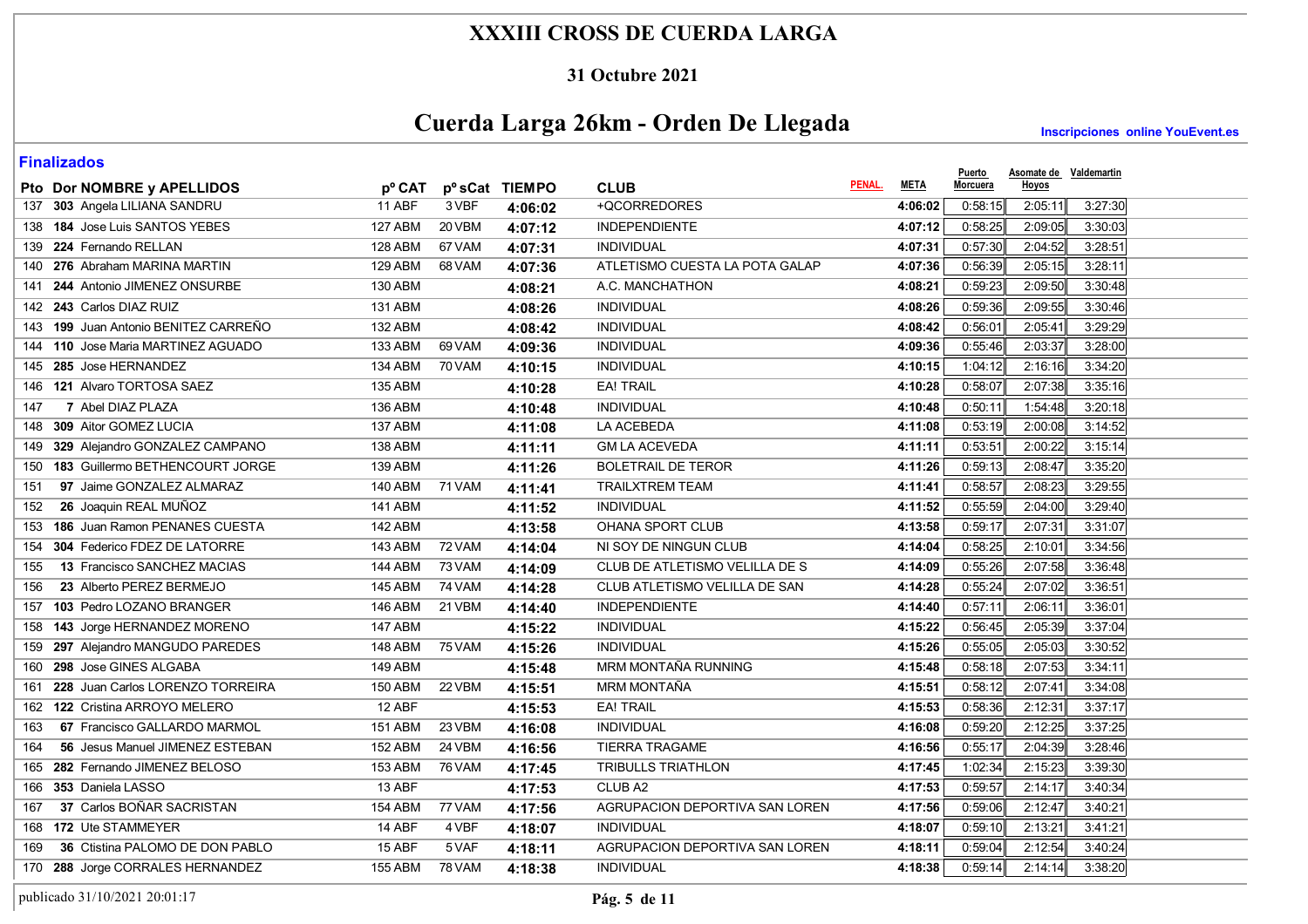### **31 Octubre 2021**

# **Cuerda Larga 26km - Orden De Llegada**

**Inscripciones online YouEvent.es** 

| Pto Dor NOMBRE y APELLIDOS                         | pº CAT         |        | p <sup>o</sup> sCat TIEMPO | <b>CLUB</b>                    | <b>META</b><br>PENAL. | <u>Puerto</u><br><u>Morcuera</u> | <b>Asomate de Valdemartin</b><br><b>Hoyos</b> |         |  |
|----------------------------------------------------|----------------|--------|----------------------------|--------------------------------|-----------------------|----------------------------------|-----------------------------------------------|---------|--|
| 171 315 Carlos FERNANDEZ DE CORDOVA DIE            | 156 ABM        | 79 VAM | 4:18:43                    | <b>INDIVIDUAL</b>              | 4:18:43               | 0:57:17                          | 2:07:09                                       | 3:38:14 |  |
| 172 254 Israel PEREZ MAYORAL                       | <b>157 ABM</b> | 80 VAM | 4:19:44                    | <b>ALKAYATA RIDERS</b>         | 4:19:44               | 1:03:05                          | 2:14:05                                       | 3:39:42 |  |
| 91 Lara Rubi NEGRO SANCHEZ<br>173                  | 16 ABF         |        | 4:19:47                    | <b>INDIVIDUAL</b>              | 4:19:47               | 0:55:54                          | 2:09:23                                       | 3:40:42 |  |
| 174 204 Jaime MERINO                               | 158 ABM        | 25 VBM | 4:21:09                    | <b>INDIVIDUAL</b>              | 4:21:09               | 0:58:22                          | 2:09:58                                       | 3:37:56 |  |
| 175 341 Gerardo SANCHEZ PEÑA                       | <b>159 ABM</b> | 26 VBM | 4:21:24                    | <b>MAJALASNA</b>               | 4:21:24               | 1:00:06                          | 2:14:53                                       | 3:41:07 |  |
| 176 325 Javier VELASCO                             | 160 ABM        |        | 4:21:42                    | <b>INDEPENDIENTE</b>           | 4:21:42               | 1:02:39                          | 2:16:11                                       | 3:40:39 |  |
| 177 247 Patricia MARQUEZ NAVALPOTRO                | 17 ABF         | 6 VAF  | 4:23:34                    | <b>TRIBULLS TRIATLON</b>       | 4:23:34               | 0:58:52                          | 2:14:37                                       | 3:43:34 |  |
| 178 252 Raul OVIEDO MORENO                         | <b>161 ABM</b> | 81 VAM | 4:23:37                    | <b>TRIBULLS</b>                | 4:23:37               | 0:58:51                          | 2:14:58                                       | 3:43:32 |  |
| 347 Rafael COSCULLUELA PUEYO<br>179                | 162 ABM        | 27 VBM | 4:24:38                    | RSEA PEÑALARA                  | 4:24:38               | 0:58:15                          | 2:16:37                                       | 3:43:40 |  |
| <b>157 Rosalia GUACHALLA CALLISAYA</b><br>180      | 18 ABF         |        | 4:26:14                    | <b>CRONOS ATLETISMO</b>        | 4:26:14               | 1:01:29                          | 2:16:51                                       | 3:44:28 |  |
| <b>150 Tomas FRAGA EDROSA</b><br>181               | 163 ABM        | 82 VAM | 4:26:26                    | MAÑANA MANDANGA                | 4:26:26               | 0:58.41                          | 2:11:09                                       | 3:42:51 |  |
| 160 Cesar GARCIA PEÑACOBA<br>182                   | <b>164 ABM</b> |        | 4:26:29                    | <b>INDEPENDIENTE</b>           | 4:26:29               | 0:58:07                          | 2:11:04                                       | 3:43:09 |  |
| 253 Luis GONZALEZ DEL VALLE<br>183                 | 165 ABM        | 28 VBM | 4:27:59                    | <b>INDIVIDUAL</b>              | 4:27:59               | 1:02:24                          |                                               | 3:49:26 |  |
| <b>153 Francisco Javier BARCHINO TORRES</b><br>184 | 166 ABM        | 83 VAM | 4:28:20                    | <b>INDIVIDUAL</b>              | 4:28:20               | 0:58:51                          | 2:10:21                                       | 3:41:33 |  |
| 18 Daniel DE CASTRO PORTILLO<br>185                | <b>167 ABM</b> |        | 4:28:25                    | <b>RUNNERS TORREJON</b>        | 4:28:25               | 0:58:33                          | 2.15.48                                       | 3:45:36 |  |
| 14 Jon DE LA MAZA ORTIZ<br>186                     | 168 ABM        |        | 4:28:54                    | <b>C.D.E. TODOVERTICAL</b>     | 4:28:54               | 1:03:43                          | 2:20:16                                       | 3:47:28 |  |
| 164 Jose Manuel ALJARO TIRADO<br>187               | 169 ABM        |        | 4:28:55                    | <b>TODOVERTICAL V+</b>         | 4:28:55               | 1:01:50                          | 2:18:37                                       | 3:48:11 |  |
| 60 Beatriz MONTERO VERNAY<br>188                   | 19 ABF         | 7 VAF  | 4:30:42                    | <b>OHANA TRIATLON</b>          | 4:30:42               | 1:00:30                          | 2:17:06                                       | 3:48:13 |  |
| 59 Bruno CASO CABALLERO<br>189                     | 170 ABM        | 84 VAM | 4:30:44                    | CDE OHANA TRITORRE             | 4:30:44               | 1:01:01                          | 2:16:57                                       | 3:48:03 |  |
| 27 Javier CORBACHO GOMEZ<br>190                    | 171 ABM        | 29 VBM | 4:33:44                    | <b>CALIPOS</b>                 | 4:33:44               | 1:06:11                          | 2:26:20                                       | 3:53:28 |  |
| 278 Jesus MOREIRA ALBO<br>191                      | 172 ABM        | 85 VAM | 4:34:36                    | <b>IRU MOUNTAIN TEAM</b>       | 4:34:36               | 1:00:04                          | 2:15:54                                       | 3:47:02 |  |
| 79 Roberto TORRES PALACIOS<br>192                  | 173 ABM        | 86 VAM | 4:34:45                    | <b>INDEPENDIENTE</b>           | 4:34:45               | 1:03:52                          | 2:23:32                                       | 3:53:25 |  |
| 78 Nuria MANSILLA FERNANDEZ<br>193                 | 20 ABF         |        | 4:35:06                    | <b>INDEPENDIENTE</b>           | 4:35:06               | 1:06:49                          | 2:22:13                                       | 3:51:41 |  |
| 182 Pablo FERNANDEZ VALENCIA<br>194                | 174 ABM        | 30 VBM | 4:35:52                    | <b>BOX001 RUNMANIAK</b>        | 4:35:52               | 0:59:01                          | 2:17:29                                       | 3:51:04 |  |
| 352 Carlos RIBAGORDA LOZANO<br>195                 | <b>175 ABM</b> | 31 VBM | 4:36:07                    | CDE OHANA TRIATLON TORRELODONE | 4:36:07               |                                  | 2:19:14                                       | 3:53:24 |  |
| 21 Luis Gabriel DEL VALLE<br>196                   | 176 ABM        | 87 VAM | 4:36:46                    | <b>INDIVIDUAL</b>              | 4:36:46               | 1:02:12                          | 2:16:53                                       | 3 49 11 |  |
| 261 Juan Miguel PLASENCIA LUCEÑO<br>197            | 177 ABM        | 32 VBM | 4:37:09                    | CD. JERTE                      | 4:37:09               | 0:58:03                          | 2:18:21                                       | 3:53:18 |  |
| 190 Jose Miguel ROMERO RAMOS<br>198                | 178 ABM        | 88 VAM | 4:37:23                    | <b>MALVAR</b>                  | 4:37:23               | 1:02:43                          | 2:20:23                                       | 3.48.08 |  |
| 166 Sergio SANCHEZ ALVAREZ<br>199                  | 179 ABM        | 89 VAM | 4:37:25                    | <b>INDIVIDUAL</b>              | 4:37:25               | 1:02:40                          | 2:20:25                                       | 3:48:10 |  |
| 238 Raul FERNANDEZ MOYA<br>200                     | 180 ABM        | 33 VBM | 4:37:51                    | <b>CHETORUNNERS</b>            | 4:37:51               | 1:04:16                          | 2:23:50                                       | 3:55:55 |  |
| 343 Iñaki IRASTORZA<br>201                         | <b>181 ABM</b> | 34 VBM | 4:38:56                    | <b>MAJALASNA</b>               | 4:38:56               | 1:02:05                          | 2:18:53                                       | 3:51:18 |  |
| 51 Celso PRADOS ESPASANDIN<br>202                  | <b>182 ABM</b> | 35 VBM | 4:39:08                    | INDIVIDUAL                     | 4:39:08               |                                  |                                               |         |  |
| 269 Bernardo YBARRA MALO DE MOLINA<br>203          | 183 ABM        | 36 VBM | 4:39:11                    | INDIVIDUAL                     | 4:39:11               | 1:03:34                          | 2:21:20                                       | 3:55:43 |  |
| 68 Miguel ESTEBAN PROSPER<br>204                   | 184 ABM        | 90 VAM | 4:39:32                    | <b>INDIVIDUAL</b>              | 4:39:32               | 1:03:47                          | 2:23:34                                       | 3:57:08 |  |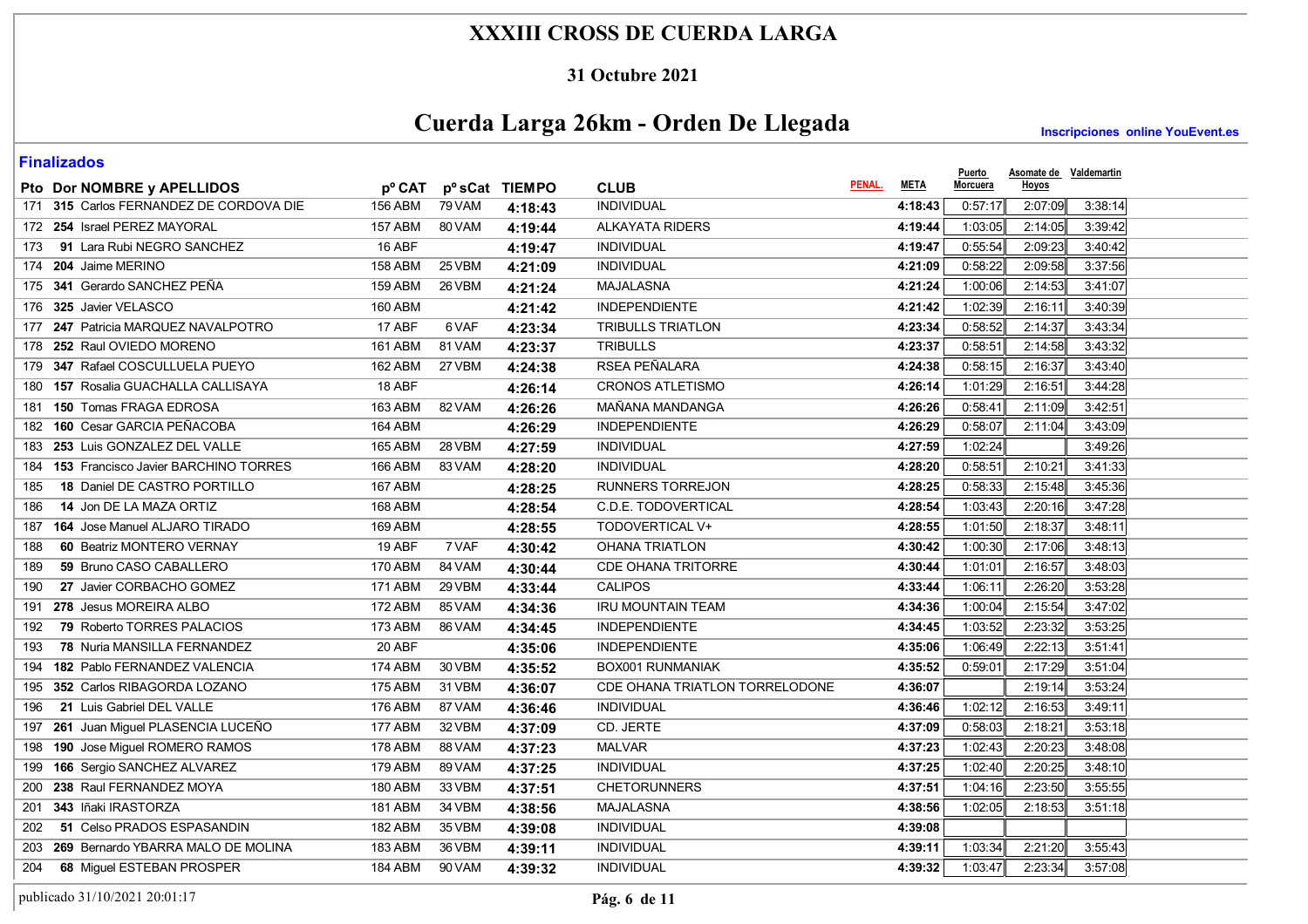### **31 Octubre 2021**

# **Cuerda Larga 26km - Orden De Llegada**

**Inscripciones online YouEvent.es** 

| Pto Dor NOMBRE y APELLIDOS               | pº CAT          |                | p <sup>o</sup> sCat TIEMPO | <b>CLUB</b>                    | PENAL.<br><b>META</b> | <u>Puerto</u><br>Morcuera | <b>Asomate de Valdemartin</b><br><b>Hoyos</b> |         |
|------------------------------------------|-----------------|----------------|----------------------------|--------------------------------|-----------------------|---------------------------|-----------------------------------------------|---------|
| 205 251 Jose JIMENEZ HEFFERNAN           | <b>185 ABM</b>  | 37 VBM         | 4:39:47                    | <b>INDIVIDUAL</b>              | 4:39:47               | 1:02:41                   | 2:19:06                                       | 3:53:20 |
| 88 Rafael ESTEBAN PROSPER<br>206         | 186 ABM         | 38 VBM         | 4:40:23                    | <b>INDIVIDUAL</b>              | 4:40:23               | 1:03:30                   | 2:22:30                                       | 3:57:10 |
| 207 102 Ruben PEREZ FUENTE               | <b>187 ABM</b>  | 91 VAM         | 4:40:51                    | C.D.E.B.E.                     | 4:40:51               | 1:02:38                   | 2:24:13                                       | 3:59:19 |
| 245 Javier SAINZ HERMOSO<br>208          | 188 ABM         | 92 VAM         | 4:41:33                    | <b>INDIVIDUAL</b>              | 4:41:33               | 1:05:58                   | 2:23:36                                       | 3:55:47 |
| 98 Israel ADSUAR SABATER<br>209          | 189 ABM         | 93 VAM         | 4:42:45                    | <b>TODOVERTICAL V+</b>         | 4:42:45               | 1:01:41                   | 2:22:32                                       | 3:59:16 |
| 210 185 Leonor REDONDO CACHINERO         | 21 ABF          | 8 VAF          | 4:43:31                    | RSEA PEÑALARA                  | 4:43:31               | 1:08:19                   | 2:27:54                                       | 4:00:12 |
| 130 Gonzalo DE CABO TEJERINA<br>211      | 190 ABM         | 94 VAM         | 4:45:42                    | <b>INDIVIDUAL</b>              | 4:45:42               | 1:03:02                   | 2:23:13                                       | 4:00:19 |
| 360 Guadalupe GALIANO RODRIGUEZ<br>212   | 22 ABF          | 5 VBF          | 4:46:27                    | <b>AZORIN</b>                  | 4:46:27               | 1:03:28                   | 2:22:58                                       | 4:00:56 |
| 359 Raul GAVIN DORAL<br>213              | 191 ABM         | 39 VBM         | 4:46:29                    | <b>INDIVIDUAL</b>              | 4:46:29               | 1:03:20                   | 2:22:56                                       | 4:00:51 |
| 214 175 Antonio PANIAGUA ALCARAZ         | <b>192 ABM</b>  |                | 4:46:42                    | <b>INDIVIDUAL</b>              | 4:46:42               | 1:02:38                   | 2.21:57                                       | 3:57:14 |
| 215 209 Gustavo PORPORATO DAHER          | 193 ABM         | 40 VBM         | 4:47:01                    | <b>INDIVIDUAL</b>              | 4:47:01               | 1:05:06                   | 2:26:22                                       | 4:03:53 |
| 216 317 Jose Maria BECERRA GARCIA        | 194 ABM         | 95 VAM         | 4:47:16                    | <b>INDIVIDUAL</b>              | 4:47:16               | 1:03:10                   | 2:21:28                                       | 4:00:15 |
| 9 Carlos QUEIRUGA ZABALLOS<br>217        | 195 ABM         | 96 VAM         | 4:47:37                    | <b>RUNNERS TORREJON</b>        | 4:47:37               | 1:03:56                   | 2:32:22                                       | 4:02:03 |
| 50 Daniel SANZ ZAMORA<br>218             | 196 ABM         | 97 VAM         | 4:47:49                    | <b>INDIVIDUAL</b>              | 4:47:49               | 1:04:18                   | 2:21:11                                       | 3:57:11 |
| 17 Enrique MARTINEZ CAÑO<br>219          | <b>197 ABM</b>  |                | 4:49:39                    | <b>RSEA PEÑALARA</b>           | 4:49:39               | 1:04:51                   | 2:30:35                                       | 4:06:58 |
| 220 319 Daniel CORBACHO                  | <b>198 ABM</b>  |                | 4:49:47                    | <b>INDIVIDUAL</b>              | 4:49:47               | 1:03:29                   | 2:26:29                                       | 4:04:22 |
| 294 Sergio ARROYO GARCIA<br>221          | 199 ABM         | <b>98 VAM</b>  | 4:49:51                    | <b>GALLEGOS DE ARGAÑAN</b>     | 4:49:51               | 1:03:16                   | 2:26:25                                       | 4:04:19 |
| 201 Erica MORALES RODRIGUEZ<br>222       | 23 ABF          |                | 4:49:59                    | <b>INDIVIDUAL</b>              | 4:49:59               | 1:04:58                   | 2:28:30                                       | 4 08 31 |
| 54 Ramon MIRO OBRADORS<br>223            | 200 ABM         | 41 VBM         | 4:50:08                    | OHANA TRITORRE                 | 4:50:08               | 1:01:21                   | 2:20:41                                       | 4:00:49 |
| 224 229 Ines DE LA CRUZ FERNANDEZ        | $24$ ABF        |                | 4:50:22                    | <b>AGOTEAM</b>                 | 4:50:22               | 1:07:44                   | 2:32:06                                       | 4:10:45 |
| 225 230 Elena RIVAS MEDINA               | 25 ABF          |                | 4:50:24                    | <b>AGOTEAM</b>                 | 4:50:24               | 1:07:41                   | 2:32:03                                       | 4:10:48 |
| 226 339 Diego ARES ALVAREZ               | 201 ABM         | 99 VAM         | 4:51:07                    | DENDRO COMUNIDAD TRAIL         | 4:51:07               | 1:05:08                   | 2:28:50                                       | 4:04:56 |
| 239 Mercedes PIÑA CUESTA<br>227          | 26 ABF          |                | 4:52:26                    | <b>INDIVIDUAL</b>              | 4:52:26               | 1:10:15                   | 2:32:30                                       | 4:05:05 |
| 228 280 Patricia TIÑANA DIAZ             | 27 ABF          | 9 VAF          | 4:56:04                    | RSEA PEÑALARA                  | 4:56:04               | 1:07:30                   | 2:31:55                                       | 4:10:50 |
| 229 296 Maria Del Carmen ARAGON MIGUELES | 28 ABF          |                | 4:56:06                    | <b>CLUB TRIATLON SAMBURIEL</b> | 4:56:06               | 1:05:04                   | 2:24:37                                       | 4:06:41 |
| 230 327 David DEL MORAL JARABA           | 202 ABM         |                | 4:56:48                    | <b>INDIVIDUAL</b>              | 4:56:48               | 1:04:08                   | 2:29:09                                       | 4:10:28 |
| 258 Carlos TRAVERSO SULLIVAN<br>231      | 203 ABM         | 100 VAM        | 4:56:54                    | TODOVERTICAL V+                | 4:56:54               | 1:04:23                   | 2:29:12                                       | 4:10:36 |
| 232 128 Oscar PEREZ SIERRA               | 204 ABM         | <b>101 VAM</b> | 4:58:44                    | <b>INDIVIDUAL</b>              | 4:58:44               | 0:59:30                   | 2:15:09                                       | 3:57:15 |
| 233 342 Karen Lissette FERNANDEZ MONTANO | 29 ABF          | 10 VAF         | 4:59:21                    | <b>INDEPENDIENTE</b>           | 4:59:21               | 1:04:11                   | 2:31:50                                       | 4:11:13 |
| 234 113 Hector ALVAREZ OLIVAN            | 205 ABM         | 102 VAM        | 4:59:27                    | <b>INDIVIDUAL</b>              | 4:59:27               | 1:05:25                   | 2:35:21                                       | 4:16:37 |
| 235 305 Franz MEJIAS                     | 206 ABM 103 VAM |                | 4:59:33                    | <b>TRIMAD</b>                  | 4:59:33               | 1:03:24                   | 2:29:53                                       | 4:11:37 |
| 236 306 Miguel Isaac MARTIN BERMEJO      | 207 ABM 104 VAM |                | 4:59:37                    | <b>TRIMAD</b>                  | 4:59:37               | 1:03:32                   | 2:30:30                                       | 4:11:33 |
| 93 Hugo GARCIA VELEZ<br>237              | 208 ABM         |                | 4:59:58                    | <b>INDIVIDUAL</b>              | 4:59:58               | 1:03:51                   | 2:28:28                                       | 4:09:42 |
| 94 Cesar CUADRILLERO FERNANDEZ<br>238    | 209 ABM         | 42 VBM         | 5:00:26                    | <b>INDIVIDUAL</b>              | 5:00:26               | 1:03:50                   | 2:28:49                                       | 4:09:54 |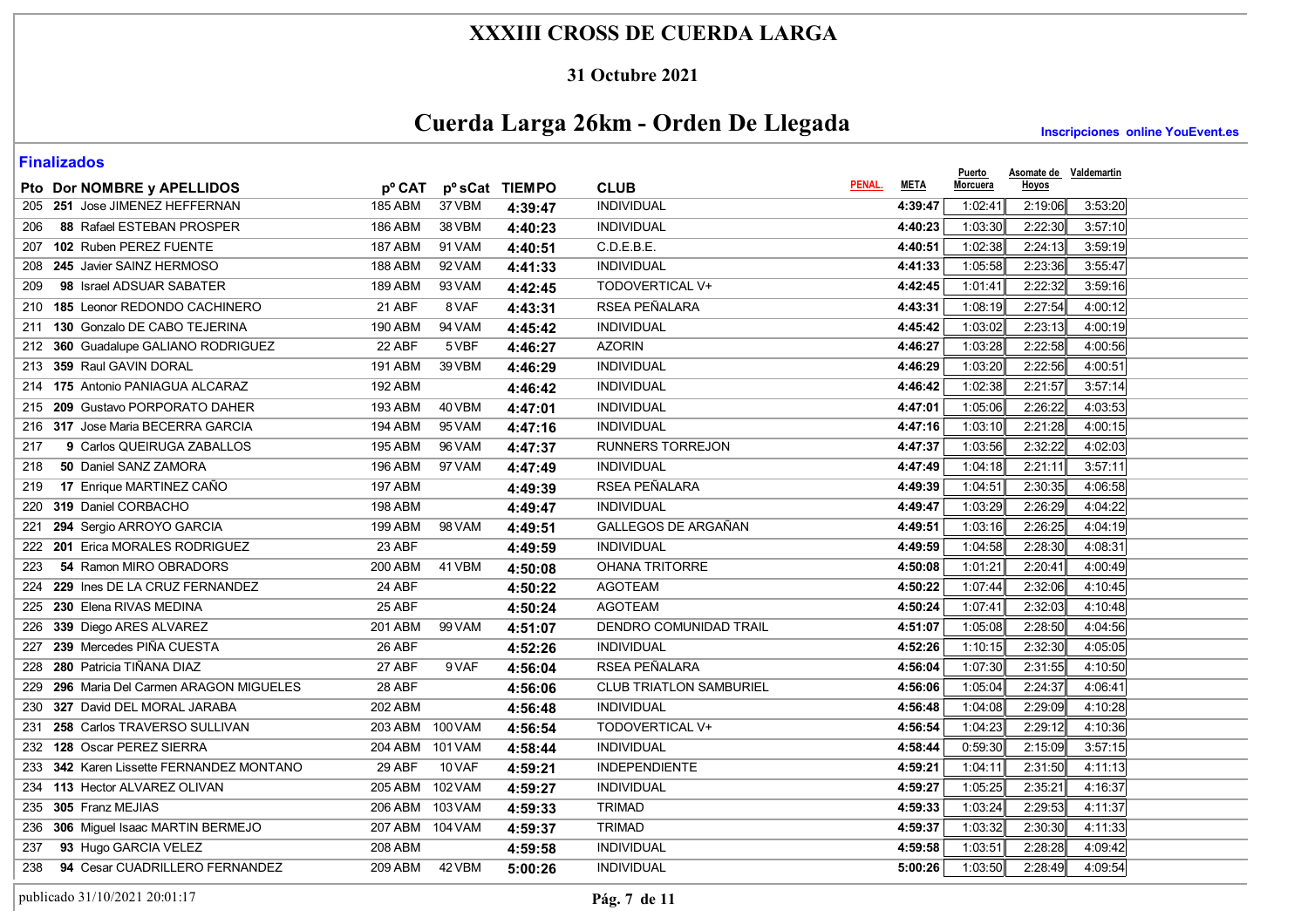#### **31 Octubre 2021**

# **Cuerda Larga 26km - Orden De Llegada**

**Inscripciones online YouEvent.es** 

| Hoyos<br>PENAL.<br><b>META</b><br>Morcuera<br><b>CLUB</b><br>Pto Dor NOMBRE y APELLIDOS<br>pº CAT pº sCat TIEMPO<br>INDIVIDUAL<br>2:24:12<br>239 198 Angel MARTIN ALVAREZ<br>210 ABM 105 VAM<br>1:03:08<br>4:08:21<br>5:00:29<br>5:00:29<br>240 255 Jesus Maria ANTON MARTIN<br>211 ABM<br>TRI+ MORALZARZAL<br>1:07:16<br>2:32:19<br>4:11:24<br>5:00:59<br>5:00:59<br>241 256 Julian CABALLERO TRENADO<br>106 VAM<br>INDIVIDUAL<br>1:07:27<br>2:33:02<br>212 ABM<br>5:01:13<br>4:10:57<br>5:01:13<br><b>INTERNATIONAL GOATS</b><br>2:36:45<br>242 336 Sergio ORTIZ HERNANDEZ<br>213 ABM<br><b>107 VAM</b><br>5:01:49<br>1:07:33<br>4:16:51<br>5:01:49<br>243 328 Carlos MUÑOZ GONZALEZ<br>214 ABM<br>43 VBM<br><b>HORCAJO A FUEGO</b><br>1:09:23<br>2:34:29<br>4:16:35<br>5:02:07<br>5:02:07<br>244 129 Javier GARCIA GARCIA<br>2:26:14<br>215 ABM<br><b>108 VAM</b><br><b>INDIVIDUAL</b><br>5:02:54<br>1:03:38<br>4:13:27<br>5:02:54<br>1:04:02<br>2:26:12<br>245 127 Alberto Javier ABAD SEMPERE<br>216 ABM<br><b>44 VBM</b><br>CLUB ATLETISMO ALCOY<br>5:02:57<br>4 13 26<br>5:02:57<br>2:31:00<br>246 106 Roberto GIL YENES<br><b>217 ABM</b><br>45 VBM<br><b>INDIVIDUAL</b><br>1:07:43<br>4:11:07<br>5:03:14<br>5:03:14<br>247 120 Ana Maria MARTIN MARTINEZ<br>30 ABF<br>6 VBF<br>CRONOS VILLAVICIOSA DE ODON<br>1:02:56<br>2:30:04<br>4:15:28<br>5:03:28<br>5:03:28<br>2:28:09<br>248 156 Enrique DIAZ CARRETERO<br>218 ABM<br>46 VBM<br><b>INDIVIDUAL</b><br>5:03:42<br>1:05:12<br>4:19:34<br>5:03:42<br><b>INDIVIDUAL</b><br>2:31:45<br>249 335 Alfredo MEDINA<br>219 ABM<br>109 VAM<br>5:04:42<br>1:06:23<br>4:15:41<br>5:04:42<br>2:32:34<br>250 333 Carlos RUEDA<br>220 ABM<br>47 VBM<br><b>INDIVIDUAL</b><br>1:06:26<br>4:15:34<br>5:04:44<br>5:04:44<br>251 291 Juan Jose RIBERA PEREZ<br><b>221 ABM</b><br>48 VBM<br><b>INDEPENDIENTE</b><br>1:04:46<br>2:34:02<br>5:04:47<br>5:04:47<br>4:16:16<br>252 100 Marcos GARCIA MARCH<br><b>222 ABM</b><br>49 VBM<br><b>LOS LLORAOS</b><br>1:14:17<br>2:40:51<br>5:06:48<br>5:06:48<br>4:20:41<br>83 Miguel Angel ORTIZ ANDRES<br>223 ABM 110 VAM<br><b>TRIMAD</b><br>1:07:05<br>2:38:48<br>4:17:49<br>5:07:00<br>253<br>5:07:00<br>224 ABM 111 VAM<br><b>CORREDORES CHIFLADOS</b><br>1:06:43<br>2:31:27<br>4:15:07<br>58 Alejandro RINCON CANO<br>5:07:10<br>254<br>5:07:10<br>255 283 Victor GARCIA MALAGA<br><b>INDEPENDIENTE</b><br>2:31:33<br>225 ABM 112 VAM<br>5:07:17<br>1:06:46<br>4:15:00<br>5:07:17<br>1:04:54<br>2:33:06<br>256 263 Liborio DOMINGUEZ HERNANDEZ<br><b>226 ABM</b><br>3 VCM<br><b>INDEPENDIENTE</b><br>5:07:28<br>4:18:37<br>5:07:28<br>31 ABF<br>2:36:37<br>4:20:22<br>5 Ana GANGOITI ETXEBARRIA<br>TODOVERTICAL V+<br>5:07:30<br>1:05:34<br>257<br>5:07:30<br>52 Juan Ruben MARTIN BARRIGA<br>227 ABM 113 VAM<br><b>INDIVIDUAL</b><br>5:07:37<br>1:06:14<br>2:29:30<br>4:16:54<br>258<br>5:07:37<br><b>228 ABM</b><br><b>INDEPENDIENTE</b><br>1:08:22<br>2:36:41<br>259 119 Joaquin DE HARO HERNANDEZ<br>50 VBM<br>5:09:22<br>4:20:46<br>5:09:22<br>260 158 Ruben LOPEZ TORRES<br>229 ABM 114 VAM<br>CLUB RUNNING LA GAVIA<br>5:09:58<br>1:07:37<br>2:33:27<br>4:20:35<br>5:09:58<br>32 ABF<br>1:09:32<br>2:37:38<br>261 221 Jessica Andrea GIL BERMUDEZ<br><b>INDIVIDUAL</b><br>5:10:04<br>4:21:56<br>5:10:04<br>262 272 Anita FULLER<br>33 ABF<br><b>COENTRENA</b><br>2:35:27<br>7 VBF<br>5:10:55<br>1:07:00<br>4:22:06<br>5:10:55<br>263 220 Ismael ORTUÑO<br>230 ABM<br>115 VAM<br><b>INDIVIDUAL</b><br>5:12:29<br>1:07:46<br>2.35.38<br>4:22:36<br>5:12:29<br>231 ABM<br>4:22:55<br>264 314 Thomas DUNWOODY<br>51 VBM<br><b>INDIVIDUAL</b><br>5:12:34<br>1:04:52<br>5:12:34<br>265 236 Franck STORA<br>232 ABM 116 VAM<br>INDIVIDUAL<br>1:07:39<br>2:35:13<br>4:27:44<br>5:17:24<br>5:17:24<br>2:42:02<br>266 234 David RUBIO CHAMORRO<br>233 ABM 117 VAM<br><b>TRAILXTREM</b><br>1:03:54<br>4:27:39<br>5:17:36<br>5:17:36<br>2:39:41<br>4:29:16<br>267 116 Laura MALLORQUIN LOPEZ<br>34 ABF<br><b>MENDIKO</b><br>1:09:20<br>5:18:09<br>5:18:09<br>2:32:39<br>268 203 Carlos MERINO TRONCOSO<br>234 ABM 118 VAM<br><b>INDIVIDUAL</b><br>1:03:45<br>4:23:44<br>5:19:29<br>5:19:29<br>269 200 Ivan DEL POZO TORRES<br>235 ABM 119 VAM<br><b>INDIVIDUAL</b><br>5:22:04<br>1:13:12<br>2:42:16<br>4:29:20<br>5:22:04<br>270 176 David PANIAGUA ALCARAZ<br>236 ABM 120 VAM<br><b>INDIVIDUAL</b><br>5:25:13<br>1:05:15<br>2:38:16<br>4:33:36<br>5:25:13<br>271 354 Gustavo BASANTES<br>237 ABM<br>52 VBM<br><b>INDIVIDUAL</b><br>1:08:40<br>2:40:05<br>5:25:24<br>4.28.41<br>5:25:24<br>272 206 Silvio ZUGARINI<br>238 ABM<br>53 VBM<br><b>INDIVIDUAL</b><br>5:27:16<br>1:00:22<br>2:34:04<br>5:27:16<br>4 33 38 | <u>i IIIulizuwuj</u> |  |  | <b>Puerto</b> | Asomate de Valdemartin |  |
|------------------------------------------------------------------------------------------------------------------------------------------------------------------------------------------------------------------------------------------------------------------------------------------------------------------------------------------------------------------------------------------------------------------------------------------------------------------------------------------------------------------------------------------------------------------------------------------------------------------------------------------------------------------------------------------------------------------------------------------------------------------------------------------------------------------------------------------------------------------------------------------------------------------------------------------------------------------------------------------------------------------------------------------------------------------------------------------------------------------------------------------------------------------------------------------------------------------------------------------------------------------------------------------------------------------------------------------------------------------------------------------------------------------------------------------------------------------------------------------------------------------------------------------------------------------------------------------------------------------------------------------------------------------------------------------------------------------------------------------------------------------------------------------------------------------------------------------------------------------------------------------------------------------------------------------------------------------------------------------------------------------------------------------------------------------------------------------------------------------------------------------------------------------------------------------------------------------------------------------------------------------------------------------------------------------------------------------------------------------------------------------------------------------------------------------------------------------------------------------------------------------------------------------------------------------------------------------------------------------------------------------------------------------------------------------------------------------------------------------------------------------------------------------------------------------------------------------------------------------------------------------------------------------------------------------------------------------------------------------------------------------------------------------------------------------------------------------------------------------------------------------------------------------------------------------------------------------------------------------------------------------------------------------------------------------------------------------------------------------------------------------------------------------------------------------------------------------------------------------------------------------------------------------------------------------------------------------------------------------------------------------------------------------------------------------------------------------------------------------------------------------------------------------------------------------------------------------------------------------------------------------------------------------------------------------------------------------------------------------------------------------------------------------------------------------------------------------------------------------------------------------------------------------------------------------------------------------------------------------------------------------------------------------------------------------------------------------------------------------------------------------------------------------------------------------------------------------------------------------------------------------------------------------------------------------------------------------------------------------------------------------------------------------------------------------------------|----------------------|--|--|---------------|------------------------|--|
|                                                                                                                                                                                                                                                                                                                                                                                                                                                                                                                                                                                                                                                                                                                                                                                                                                                                                                                                                                                                                                                                                                                                                                                                                                                                                                                                                                                                                                                                                                                                                                                                                                                                                                                                                                                                                                                                                                                                                                                                                                                                                                                                                                                                                                                                                                                                                                                                                                                                                                                                                                                                                                                                                                                                                                                                                                                                                                                                                                                                                                                                                                                                                                                                                                                                                                                                                                                                                                                                                                                                                                                                                                                                                                                                                                                                                                                                                                                                                                                                                                                                                                                                                                                                                                                                                                                                                                                                                                                                                                                                                                                                                                                                                                      |                      |  |  |               |                        |  |
|                                                                                                                                                                                                                                                                                                                                                                                                                                                                                                                                                                                                                                                                                                                                                                                                                                                                                                                                                                                                                                                                                                                                                                                                                                                                                                                                                                                                                                                                                                                                                                                                                                                                                                                                                                                                                                                                                                                                                                                                                                                                                                                                                                                                                                                                                                                                                                                                                                                                                                                                                                                                                                                                                                                                                                                                                                                                                                                                                                                                                                                                                                                                                                                                                                                                                                                                                                                                                                                                                                                                                                                                                                                                                                                                                                                                                                                                                                                                                                                                                                                                                                                                                                                                                                                                                                                                                                                                                                                                                                                                                                                                                                                                                                      |                      |  |  |               |                        |  |
|                                                                                                                                                                                                                                                                                                                                                                                                                                                                                                                                                                                                                                                                                                                                                                                                                                                                                                                                                                                                                                                                                                                                                                                                                                                                                                                                                                                                                                                                                                                                                                                                                                                                                                                                                                                                                                                                                                                                                                                                                                                                                                                                                                                                                                                                                                                                                                                                                                                                                                                                                                                                                                                                                                                                                                                                                                                                                                                                                                                                                                                                                                                                                                                                                                                                                                                                                                                                                                                                                                                                                                                                                                                                                                                                                                                                                                                                                                                                                                                                                                                                                                                                                                                                                                                                                                                                                                                                                                                                                                                                                                                                                                                                                                      |                      |  |  |               |                        |  |
|                                                                                                                                                                                                                                                                                                                                                                                                                                                                                                                                                                                                                                                                                                                                                                                                                                                                                                                                                                                                                                                                                                                                                                                                                                                                                                                                                                                                                                                                                                                                                                                                                                                                                                                                                                                                                                                                                                                                                                                                                                                                                                                                                                                                                                                                                                                                                                                                                                                                                                                                                                                                                                                                                                                                                                                                                                                                                                                                                                                                                                                                                                                                                                                                                                                                                                                                                                                                                                                                                                                                                                                                                                                                                                                                                                                                                                                                                                                                                                                                                                                                                                                                                                                                                                                                                                                                                                                                                                                                                                                                                                                                                                                                                                      |                      |  |  |               |                        |  |
|                                                                                                                                                                                                                                                                                                                                                                                                                                                                                                                                                                                                                                                                                                                                                                                                                                                                                                                                                                                                                                                                                                                                                                                                                                                                                                                                                                                                                                                                                                                                                                                                                                                                                                                                                                                                                                                                                                                                                                                                                                                                                                                                                                                                                                                                                                                                                                                                                                                                                                                                                                                                                                                                                                                                                                                                                                                                                                                                                                                                                                                                                                                                                                                                                                                                                                                                                                                                                                                                                                                                                                                                                                                                                                                                                                                                                                                                                                                                                                                                                                                                                                                                                                                                                                                                                                                                                                                                                                                                                                                                                                                                                                                                                                      |                      |  |  |               |                        |  |
|                                                                                                                                                                                                                                                                                                                                                                                                                                                                                                                                                                                                                                                                                                                                                                                                                                                                                                                                                                                                                                                                                                                                                                                                                                                                                                                                                                                                                                                                                                                                                                                                                                                                                                                                                                                                                                                                                                                                                                                                                                                                                                                                                                                                                                                                                                                                                                                                                                                                                                                                                                                                                                                                                                                                                                                                                                                                                                                                                                                                                                                                                                                                                                                                                                                                                                                                                                                                                                                                                                                                                                                                                                                                                                                                                                                                                                                                                                                                                                                                                                                                                                                                                                                                                                                                                                                                                                                                                                                                                                                                                                                                                                                                                                      |                      |  |  |               |                        |  |
|                                                                                                                                                                                                                                                                                                                                                                                                                                                                                                                                                                                                                                                                                                                                                                                                                                                                                                                                                                                                                                                                                                                                                                                                                                                                                                                                                                                                                                                                                                                                                                                                                                                                                                                                                                                                                                                                                                                                                                                                                                                                                                                                                                                                                                                                                                                                                                                                                                                                                                                                                                                                                                                                                                                                                                                                                                                                                                                                                                                                                                                                                                                                                                                                                                                                                                                                                                                                                                                                                                                                                                                                                                                                                                                                                                                                                                                                                                                                                                                                                                                                                                                                                                                                                                                                                                                                                                                                                                                                                                                                                                                                                                                                                                      |                      |  |  |               |                        |  |
|                                                                                                                                                                                                                                                                                                                                                                                                                                                                                                                                                                                                                                                                                                                                                                                                                                                                                                                                                                                                                                                                                                                                                                                                                                                                                                                                                                                                                                                                                                                                                                                                                                                                                                                                                                                                                                                                                                                                                                                                                                                                                                                                                                                                                                                                                                                                                                                                                                                                                                                                                                                                                                                                                                                                                                                                                                                                                                                                                                                                                                                                                                                                                                                                                                                                                                                                                                                                                                                                                                                                                                                                                                                                                                                                                                                                                                                                                                                                                                                                                                                                                                                                                                                                                                                                                                                                                                                                                                                                                                                                                                                                                                                                                                      |                      |  |  |               |                        |  |
|                                                                                                                                                                                                                                                                                                                                                                                                                                                                                                                                                                                                                                                                                                                                                                                                                                                                                                                                                                                                                                                                                                                                                                                                                                                                                                                                                                                                                                                                                                                                                                                                                                                                                                                                                                                                                                                                                                                                                                                                                                                                                                                                                                                                                                                                                                                                                                                                                                                                                                                                                                                                                                                                                                                                                                                                                                                                                                                                                                                                                                                                                                                                                                                                                                                                                                                                                                                                                                                                                                                                                                                                                                                                                                                                                                                                                                                                                                                                                                                                                                                                                                                                                                                                                                                                                                                                                                                                                                                                                                                                                                                                                                                                                                      |                      |  |  |               |                        |  |
|                                                                                                                                                                                                                                                                                                                                                                                                                                                                                                                                                                                                                                                                                                                                                                                                                                                                                                                                                                                                                                                                                                                                                                                                                                                                                                                                                                                                                                                                                                                                                                                                                                                                                                                                                                                                                                                                                                                                                                                                                                                                                                                                                                                                                                                                                                                                                                                                                                                                                                                                                                                                                                                                                                                                                                                                                                                                                                                                                                                                                                                                                                                                                                                                                                                                                                                                                                                                                                                                                                                                                                                                                                                                                                                                                                                                                                                                                                                                                                                                                                                                                                                                                                                                                                                                                                                                                                                                                                                                                                                                                                                                                                                                                                      |                      |  |  |               |                        |  |
|                                                                                                                                                                                                                                                                                                                                                                                                                                                                                                                                                                                                                                                                                                                                                                                                                                                                                                                                                                                                                                                                                                                                                                                                                                                                                                                                                                                                                                                                                                                                                                                                                                                                                                                                                                                                                                                                                                                                                                                                                                                                                                                                                                                                                                                                                                                                                                                                                                                                                                                                                                                                                                                                                                                                                                                                                                                                                                                                                                                                                                                                                                                                                                                                                                                                                                                                                                                                                                                                                                                                                                                                                                                                                                                                                                                                                                                                                                                                                                                                                                                                                                                                                                                                                                                                                                                                                                                                                                                                                                                                                                                                                                                                                                      |                      |  |  |               |                        |  |
|                                                                                                                                                                                                                                                                                                                                                                                                                                                                                                                                                                                                                                                                                                                                                                                                                                                                                                                                                                                                                                                                                                                                                                                                                                                                                                                                                                                                                                                                                                                                                                                                                                                                                                                                                                                                                                                                                                                                                                                                                                                                                                                                                                                                                                                                                                                                                                                                                                                                                                                                                                                                                                                                                                                                                                                                                                                                                                                                                                                                                                                                                                                                                                                                                                                                                                                                                                                                                                                                                                                                                                                                                                                                                                                                                                                                                                                                                                                                                                                                                                                                                                                                                                                                                                                                                                                                                                                                                                                                                                                                                                                                                                                                                                      |                      |  |  |               |                        |  |
|                                                                                                                                                                                                                                                                                                                                                                                                                                                                                                                                                                                                                                                                                                                                                                                                                                                                                                                                                                                                                                                                                                                                                                                                                                                                                                                                                                                                                                                                                                                                                                                                                                                                                                                                                                                                                                                                                                                                                                                                                                                                                                                                                                                                                                                                                                                                                                                                                                                                                                                                                                                                                                                                                                                                                                                                                                                                                                                                                                                                                                                                                                                                                                                                                                                                                                                                                                                                                                                                                                                                                                                                                                                                                                                                                                                                                                                                                                                                                                                                                                                                                                                                                                                                                                                                                                                                                                                                                                                                                                                                                                                                                                                                                                      |                      |  |  |               |                        |  |
|                                                                                                                                                                                                                                                                                                                                                                                                                                                                                                                                                                                                                                                                                                                                                                                                                                                                                                                                                                                                                                                                                                                                                                                                                                                                                                                                                                                                                                                                                                                                                                                                                                                                                                                                                                                                                                                                                                                                                                                                                                                                                                                                                                                                                                                                                                                                                                                                                                                                                                                                                                                                                                                                                                                                                                                                                                                                                                                                                                                                                                                                                                                                                                                                                                                                                                                                                                                                                                                                                                                                                                                                                                                                                                                                                                                                                                                                                                                                                                                                                                                                                                                                                                                                                                                                                                                                                                                                                                                                                                                                                                                                                                                                                                      |                      |  |  |               |                        |  |
|                                                                                                                                                                                                                                                                                                                                                                                                                                                                                                                                                                                                                                                                                                                                                                                                                                                                                                                                                                                                                                                                                                                                                                                                                                                                                                                                                                                                                                                                                                                                                                                                                                                                                                                                                                                                                                                                                                                                                                                                                                                                                                                                                                                                                                                                                                                                                                                                                                                                                                                                                                                                                                                                                                                                                                                                                                                                                                                                                                                                                                                                                                                                                                                                                                                                                                                                                                                                                                                                                                                                                                                                                                                                                                                                                                                                                                                                                                                                                                                                                                                                                                                                                                                                                                                                                                                                                                                                                                                                                                                                                                                                                                                                                                      |                      |  |  |               |                        |  |
|                                                                                                                                                                                                                                                                                                                                                                                                                                                                                                                                                                                                                                                                                                                                                                                                                                                                                                                                                                                                                                                                                                                                                                                                                                                                                                                                                                                                                                                                                                                                                                                                                                                                                                                                                                                                                                                                                                                                                                                                                                                                                                                                                                                                                                                                                                                                                                                                                                                                                                                                                                                                                                                                                                                                                                                                                                                                                                                                                                                                                                                                                                                                                                                                                                                                                                                                                                                                                                                                                                                                                                                                                                                                                                                                                                                                                                                                                                                                                                                                                                                                                                                                                                                                                                                                                                                                                                                                                                                                                                                                                                                                                                                                                                      |                      |  |  |               |                        |  |
|                                                                                                                                                                                                                                                                                                                                                                                                                                                                                                                                                                                                                                                                                                                                                                                                                                                                                                                                                                                                                                                                                                                                                                                                                                                                                                                                                                                                                                                                                                                                                                                                                                                                                                                                                                                                                                                                                                                                                                                                                                                                                                                                                                                                                                                                                                                                                                                                                                                                                                                                                                                                                                                                                                                                                                                                                                                                                                                                                                                                                                                                                                                                                                                                                                                                                                                                                                                                                                                                                                                                                                                                                                                                                                                                                                                                                                                                                                                                                                                                                                                                                                                                                                                                                                                                                                                                                                                                                                                                                                                                                                                                                                                                                                      |                      |  |  |               |                        |  |
|                                                                                                                                                                                                                                                                                                                                                                                                                                                                                                                                                                                                                                                                                                                                                                                                                                                                                                                                                                                                                                                                                                                                                                                                                                                                                                                                                                                                                                                                                                                                                                                                                                                                                                                                                                                                                                                                                                                                                                                                                                                                                                                                                                                                                                                                                                                                                                                                                                                                                                                                                                                                                                                                                                                                                                                                                                                                                                                                                                                                                                                                                                                                                                                                                                                                                                                                                                                                                                                                                                                                                                                                                                                                                                                                                                                                                                                                                                                                                                                                                                                                                                                                                                                                                                                                                                                                                                                                                                                                                                                                                                                                                                                                                                      |                      |  |  |               |                        |  |
|                                                                                                                                                                                                                                                                                                                                                                                                                                                                                                                                                                                                                                                                                                                                                                                                                                                                                                                                                                                                                                                                                                                                                                                                                                                                                                                                                                                                                                                                                                                                                                                                                                                                                                                                                                                                                                                                                                                                                                                                                                                                                                                                                                                                                                                                                                                                                                                                                                                                                                                                                                                                                                                                                                                                                                                                                                                                                                                                                                                                                                                                                                                                                                                                                                                                                                                                                                                                                                                                                                                                                                                                                                                                                                                                                                                                                                                                                                                                                                                                                                                                                                                                                                                                                                                                                                                                                                                                                                                                                                                                                                                                                                                                                                      |                      |  |  |               |                        |  |
|                                                                                                                                                                                                                                                                                                                                                                                                                                                                                                                                                                                                                                                                                                                                                                                                                                                                                                                                                                                                                                                                                                                                                                                                                                                                                                                                                                                                                                                                                                                                                                                                                                                                                                                                                                                                                                                                                                                                                                                                                                                                                                                                                                                                                                                                                                                                                                                                                                                                                                                                                                                                                                                                                                                                                                                                                                                                                                                                                                                                                                                                                                                                                                                                                                                                                                                                                                                                                                                                                                                                                                                                                                                                                                                                                                                                                                                                                                                                                                                                                                                                                                                                                                                                                                                                                                                                                                                                                                                                                                                                                                                                                                                                                                      |                      |  |  |               |                        |  |
|                                                                                                                                                                                                                                                                                                                                                                                                                                                                                                                                                                                                                                                                                                                                                                                                                                                                                                                                                                                                                                                                                                                                                                                                                                                                                                                                                                                                                                                                                                                                                                                                                                                                                                                                                                                                                                                                                                                                                                                                                                                                                                                                                                                                                                                                                                                                                                                                                                                                                                                                                                                                                                                                                                                                                                                                                                                                                                                                                                                                                                                                                                                                                                                                                                                                                                                                                                                                                                                                                                                                                                                                                                                                                                                                                                                                                                                                                                                                                                                                                                                                                                                                                                                                                                                                                                                                                                                                                                                                                                                                                                                                                                                                                                      |                      |  |  |               |                        |  |
|                                                                                                                                                                                                                                                                                                                                                                                                                                                                                                                                                                                                                                                                                                                                                                                                                                                                                                                                                                                                                                                                                                                                                                                                                                                                                                                                                                                                                                                                                                                                                                                                                                                                                                                                                                                                                                                                                                                                                                                                                                                                                                                                                                                                                                                                                                                                                                                                                                                                                                                                                                                                                                                                                                                                                                                                                                                                                                                                                                                                                                                                                                                                                                                                                                                                                                                                                                                                                                                                                                                                                                                                                                                                                                                                                                                                                                                                                                                                                                                                                                                                                                                                                                                                                                                                                                                                                                                                                                                                                                                                                                                                                                                                                                      |                      |  |  |               |                        |  |
|                                                                                                                                                                                                                                                                                                                                                                                                                                                                                                                                                                                                                                                                                                                                                                                                                                                                                                                                                                                                                                                                                                                                                                                                                                                                                                                                                                                                                                                                                                                                                                                                                                                                                                                                                                                                                                                                                                                                                                                                                                                                                                                                                                                                                                                                                                                                                                                                                                                                                                                                                                                                                                                                                                                                                                                                                                                                                                                                                                                                                                                                                                                                                                                                                                                                                                                                                                                                                                                                                                                                                                                                                                                                                                                                                                                                                                                                                                                                                                                                                                                                                                                                                                                                                                                                                                                                                                                                                                                                                                                                                                                                                                                                                                      |                      |  |  |               |                        |  |
|                                                                                                                                                                                                                                                                                                                                                                                                                                                                                                                                                                                                                                                                                                                                                                                                                                                                                                                                                                                                                                                                                                                                                                                                                                                                                                                                                                                                                                                                                                                                                                                                                                                                                                                                                                                                                                                                                                                                                                                                                                                                                                                                                                                                                                                                                                                                                                                                                                                                                                                                                                                                                                                                                                                                                                                                                                                                                                                                                                                                                                                                                                                                                                                                                                                                                                                                                                                                                                                                                                                                                                                                                                                                                                                                                                                                                                                                                                                                                                                                                                                                                                                                                                                                                                                                                                                                                                                                                                                                                                                                                                                                                                                                                                      |                      |  |  |               |                        |  |
|                                                                                                                                                                                                                                                                                                                                                                                                                                                                                                                                                                                                                                                                                                                                                                                                                                                                                                                                                                                                                                                                                                                                                                                                                                                                                                                                                                                                                                                                                                                                                                                                                                                                                                                                                                                                                                                                                                                                                                                                                                                                                                                                                                                                                                                                                                                                                                                                                                                                                                                                                                                                                                                                                                                                                                                                                                                                                                                                                                                                                                                                                                                                                                                                                                                                                                                                                                                                                                                                                                                                                                                                                                                                                                                                                                                                                                                                                                                                                                                                                                                                                                                                                                                                                                                                                                                                                                                                                                                                                                                                                                                                                                                                                                      |                      |  |  |               |                        |  |
|                                                                                                                                                                                                                                                                                                                                                                                                                                                                                                                                                                                                                                                                                                                                                                                                                                                                                                                                                                                                                                                                                                                                                                                                                                                                                                                                                                                                                                                                                                                                                                                                                                                                                                                                                                                                                                                                                                                                                                                                                                                                                                                                                                                                                                                                                                                                                                                                                                                                                                                                                                                                                                                                                                                                                                                                                                                                                                                                                                                                                                                                                                                                                                                                                                                                                                                                                                                                                                                                                                                                                                                                                                                                                                                                                                                                                                                                                                                                                                                                                                                                                                                                                                                                                                                                                                                                                                                                                                                                                                                                                                                                                                                                                                      |                      |  |  |               |                        |  |
|                                                                                                                                                                                                                                                                                                                                                                                                                                                                                                                                                                                                                                                                                                                                                                                                                                                                                                                                                                                                                                                                                                                                                                                                                                                                                                                                                                                                                                                                                                                                                                                                                                                                                                                                                                                                                                                                                                                                                                                                                                                                                                                                                                                                                                                                                                                                                                                                                                                                                                                                                                                                                                                                                                                                                                                                                                                                                                                                                                                                                                                                                                                                                                                                                                                                                                                                                                                                                                                                                                                                                                                                                                                                                                                                                                                                                                                                                                                                                                                                                                                                                                                                                                                                                                                                                                                                                                                                                                                                                                                                                                                                                                                                                                      |                      |  |  |               |                        |  |
|                                                                                                                                                                                                                                                                                                                                                                                                                                                                                                                                                                                                                                                                                                                                                                                                                                                                                                                                                                                                                                                                                                                                                                                                                                                                                                                                                                                                                                                                                                                                                                                                                                                                                                                                                                                                                                                                                                                                                                                                                                                                                                                                                                                                                                                                                                                                                                                                                                                                                                                                                                                                                                                                                                                                                                                                                                                                                                                                                                                                                                                                                                                                                                                                                                                                                                                                                                                                                                                                                                                                                                                                                                                                                                                                                                                                                                                                                                                                                                                                                                                                                                                                                                                                                                                                                                                                                                                                                                                                                                                                                                                                                                                                                                      |                      |  |  |               |                        |  |
|                                                                                                                                                                                                                                                                                                                                                                                                                                                                                                                                                                                                                                                                                                                                                                                                                                                                                                                                                                                                                                                                                                                                                                                                                                                                                                                                                                                                                                                                                                                                                                                                                                                                                                                                                                                                                                                                                                                                                                                                                                                                                                                                                                                                                                                                                                                                                                                                                                                                                                                                                                                                                                                                                                                                                                                                                                                                                                                                                                                                                                                                                                                                                                                                                                                                                                                                                                                                                                                                                                                                                                                                                                                                                                                                                                                                                                                                                                                                                                                                                                                                                                                                                                                                                                                                                                                                                                                                                                                                                                                                                                                                                                                                                                      |                      |  |  |               |                        |  |
|                                                                                                                                                                                                                                                                                                                                                                                                                                                                                                                                                                                                                                                                                                                                                                                                                                                                                                                                                                                                                                                                                                                                                                                                                                                                                                                                                                                                                                                                                                                                                                                                                                                                                                                                                                                                                                                                                                                                                                                                                                                                                                                                                                                                                                                                                                                                                                                                                                                                                                                                                                                                                                                                                                                                                                                                                                                                                                                                                                                                                                                                                                                                                                                                                                                                                                                                                                                                                                                                                                                                                                                                                                                                                                                                                                                                                                                                                                                                                                                                                                                                                                                                                                                                                                                                                                                                                                                                                                                                                                                                                                                                                                                                                                      |                      |  |  |               |                        |  |
|                                                                                                                                                                                                                                                                                                                                                                                                                                                                                                                                                                                                                                                                                                                                                                                                                                                                                                                                                                                                                                                                                                                                                                                                                                                                                                                                                                                                                                                                                                                                                                                                                                                                                                                                                                                                                                                                                                                                                                                                                                                                                                                                                                                                                                                                                                                                                                                                                                                                                                                                                                                                                                                                                                                                                                                                                                                                                                                                                                                                                                                                                                                                                                                                                                                                                                                                                                                                                                                                                                                                                                                                                                                                                                                                                                                                                                                                                                                                                                                                                                                                                                                                                                                                                                                                                                                                                                                                                                                                                                                                                                                                                                                                                                      |                      |  |  |               |                        |  |
|                                                                                                                                                                                                                                                                                                                                                                                                                                                                                                                                                                                                                                                                                                                                                                                                                                                                                                                                                                                                                                                                                                                                                                                                                                                                                                                                                                                                                                                                                                                                                                                                                                                                                                                                                                                                                                                                                                                                                                                                                                                                                                                                                                                                                                                                                                                                                                                                                                                                                                                                                                                                                                                                                                                                                                                                                                                                                                                                                                                                                                                                                                                                                                                                                                                                                                                                                                                                                                                                                                                                                                                                                                                                                                                                                                                                                                                                                                                                                                                                                                                                                                                                                                                                                                                                                                                                                                                                                                                                                                                                                                                                                                                                                                      |                      |  |  |               |                        |  |
|                                                                                                                                                                                                                                                                                                                                                                                                                                                                                                                                                                                                                                                                                                                                                                                                                                                                                                                                                                                                                                                                                                                                                                                                                                                                                                                                                                                                                                                                                                                                                                                                                                                                                                                                                                                                                                                                                                                                                                                                                                                                                                                                                                                                                                                                                                                                                                                                                                                                                                                                                                                                                                                                                                                                                                                                                                                                                                                                                                                                                                                                                                                                                                                                                                                                                                                                                                                                                                                                                                                                                                                                                                                                                                                                                                                                                                                                                                                                                                                                                                                                                                                                                                                                                                                                                                                                                                                                                                                                                                                                                                                                                                                                                                      |                      |  |  |               |                        |  |
|                                                                                                                                                                                                                                                                                                                                                                                                                                                                                                                                                                                                                                                                                                                                                                                                                                                                                                                                                                                                                                                                                                                                                                                                                                                                                                                                                                                                                                                                                                                                                                                                                                                                                                                                                                                                                                                                                                                                                                                                                                                                                                                                                                                                                                                                                                                                                                                                                                                                                                                                                                                                                                                                                                                                                                                                                                                                                                                                                                                                                                                                                                                                                                                                                                                                                                                                                                                                                                                                                                                                                                                                                                                                                                                                                                                                                                                                                                                                                                                                                                                                                                                                                                                                                                                                                                                                                                                                                                                                                                                                                                                                                                                                                                      |                      |  |  |               |                        |  |
|                                                                                                                                                                                                                                                                                                                                                                                                                                                                                                                                                                                                                                                                                                                                                                                                                                                                                                                                                                                                                                                                                                                                                                                                                                                                                                                                                                                                                                                                                                                                                                                                                                                                                                                                                                                                                                                                                                                                                                                                                                                                                                                                                                                                                                                                                                                                                                                                                                                                                                                                                                                                                                                                                                                                                                                                                                                                                                                                                                                                                                                                                                                                                                                                                                                                                                                                                                                                                                                                                                                                                                                                                                                                                                                                                                                                                                                                                                                                                                                                                                                                                                                                                                                                                                                                                                                                                                                                                                                                                                                                                                                                                                                                                                      |                      |  |  |               |                        |  |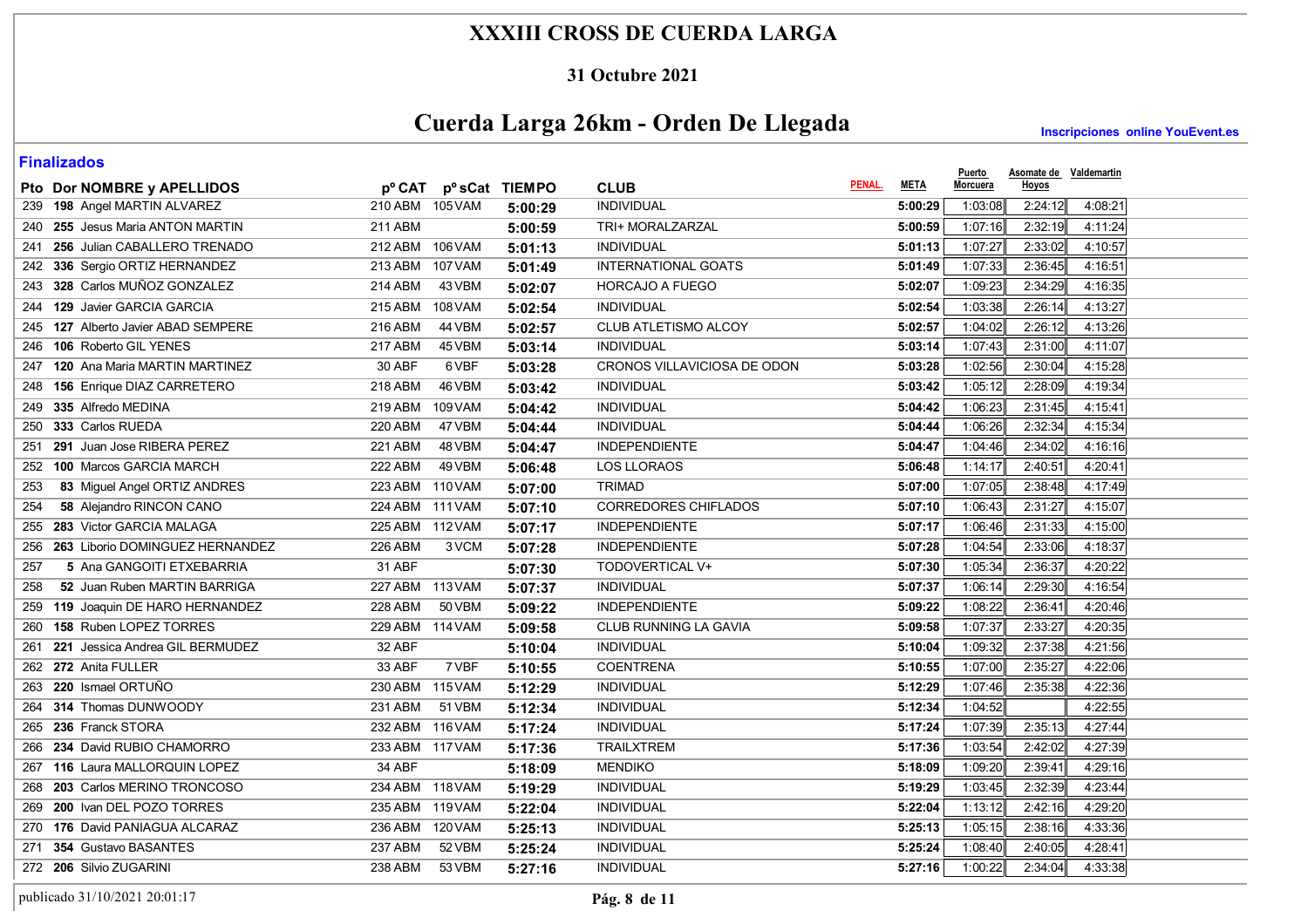#### **31 Octubre 2021**

# **Cuerda Larga 26km - Orden De Llegada**

**Inscripciones online YouEvent.es** 

**Asomate de Valdemartin**

**Puerto Morcuera Hoyos**

**PENAL.**

**META**

#### **Retirados**

**Pto** Dor NOMBRE y APELLIDOS **D**<sup>o</sup> CAT p<sup>o</sup> sCat TIEMPO CLUB

| Pto Dor NOMBRE y APELLIDOS                          | pº CAT     | p <sup>o</sup> sCat TIEMPO | <b>CLUB</b>                    | PENAL.      | <u>META</u> | <u>Morcuera</u>    | <b>Hoyos</b>                    |  |
|-----------------------------------------------------|------------|----------------------------|--------------------------------|-------------|-------------|--------------------|---------------------------------|--|
| 1 Cristina TRUJILLO GONZALEZ                        | <b>ABF</b> |                            | CLUB TODOVERTICAL +            |             |             | 1:24:37            |                                 |  |
| 10 Jesus LORENTE BARTOLOME                          | <b>ABM</b> |                            | <b>INDIVIDUAL</b>              |             |             | 0:56:48            |                                 |  |
| 24 Alberto GONZALEZ GOMEZ                           | <b>ABM</b> |                            | <b>VG RUNNING</b>              |             |             |                    |                                 |  |
| 48 Jorge JIMENEZ CHILLON                            | <b>ABM</b> |                            | TODOVERTICAL V+                |             |             | 0.48.19            |                                 |  |
| 85 Rafael RODRIGUEZ CUBILLO                         | <b>ABM</b> | <b>VBM</b>                 | RSEA PEÑALARA                  |             |             |                    |                                 |  |
| 197 Juan BRIZ MATESANZ                              | <b>ABM</b> | <b>VBM</b>                 | <b>INDIVIDUAL</b>              |             |             | 1:14:23            |                                 |  |
| 222 Ines Elvira VILLEGAS SALAZAR                    | <b>ABF</b> |                            | INDIVIDUAL                     |             |             | 1:19:02            |                                 |  |
| 270 Arturo FORMARIZ POMBO                           | <b>ABM</b> | <b>VAM</b>                 | TODOVERTIVAL V+                |             |             | 0:47:56            |                                 |  |
| 287 Laura PARRA MATEO                               | <b>ABF</b> | <b>VAF</b>                 | <b>INDEPENDIENTE</b>           |             |             |                    |                                 |  |
| 324 Javier PASTOR SIERRA                            | <b>ABM</b> |                            | <b>MARLINS TRIATLON MADRID</b> |             |             | 0:44:59            |                                 |  |
| <b>No Presentados</b><br>Pto Dor NOMBRE y APELLIDOS | pº CAT     | pºsCat TIEMPO              | <b>CLUB</b>                    | PENAL. META |             | Puerto<br>Morcuera | Asomate de Valdemartin<br>Hoyos |  |
| 6 Patricia LORENZO MARTIN                           | <b>ABF</b> | <b>VAF</b>                 | <b>TODOVERTICAL</b>            |             |             |                    |                                 |  |
| 16 Jorge LEAL ARIAS                                 | <b>ABM</b> | <b>VAM</b>                 | <b>INDEPENDIENTE</b>           |             |             |                    |                                 |  |
| 32 Miguel GARRIDO ROMERO                            | <b>ABM</b> | <b>VAM</b>                 | <b>CLUB RUNNING YESENIA</b>    |             |             |                    |                                 |  |
| 38 Francisco GONZALEZ-BLANCH                        | <b>ABM</b> |                            | <b>INDIVIDUAL</b>              |             |             |                    |                                 |  |
| 39 Luis GONZALEZ-BLANCH                             | <b>ABM</b> |                            | <b>INDEPENDIENTE</b>           |             |             |                    |                                 |  |
| 41 Jose Luis HERRERA FAJES                          | <b>ABM</b> |                            | <b>TODOVERTICAL</b>            |             |             |                    |                                 |  |
| 43 Josemaria LUCAS DEL PORTILLO                     | <b>ABM</b> |                            | <b>INDIVIDUAL</b>              |             |             |                    |                                 |  |
| 49 Carlos GOMEZ                                     | <b>ABM</b> |                            | <b>INDIVIDUAL</b>              |             |             |                    |                                 |  |
| 55 Raul RODERA GUTIERREZ                            | <b>ABM</b> | <b>VAM</b>                 | <b>OHANA</b>                   |             |             |                    |                                 |  |
| 61 Vicente DOMINGUEZ CUBO                           | <b>ABM</b> | <b>VBM</b>                 | <b>INDIVIDUAL</b>              |             |             |                    |                                 |  |
| 63 Ivan CARRALON DOMINGUEZ                          | <b>ABM</b> | <b>VAM</b>                 | CLUB ATLETISMO GUADARRAMA      |             |             |                    |                                 |  |
| 64 Francisco ORTEGA GARCIA                          | <b>ABM</b> | <b>VBM</b>                 | <b>TIERRA TRAGAME</b>          |             |             |                    |                                 |  |
| 69 Javier LOPEZ GOMEZ                               | <b>ABM</b> |                            | <b>INDIVIDUAL</b>              |             |             |                    |                                 |  |
| 74 David Joseph PINTO                               | ABM        |                            | <b>INDIVIDUAL</b>              |             |             |                    |                                 |  |
| 75 Alberto HERRERUELA MARTIN                        | <b>ABM</b> |                            | <b>INDEPENDIENTE</b>           |             |             |                    |                                 |  |
| 76 Alberto FERNANDEZ BONILLA                        | <b>ABM</b> |                            | <b>INDIVIDUAL</b>              |             |             |                    |                                 |  |
| 80 Javier GARCIA                                    | <b>ABM</b> | <b>VAM</b>                 | <b>INDEPENDIENTE</b>           |             |             |                    |                                 |  |
| 81 Carlos PLAZA CASERO                              | <b>ABM</b> | <b>VAM</b>                 | <b>INDIVIDUAL</b>              |             |             |                    |                                 |  |
| 87 Rosa NUÑEZ JUAREZ                                | <b>ABF</b> | <b>VAF</b>                 | EL CUESTUCHO                   |             |             |                    |                                 |  |
| 89 Julio PEDROVIEJO ROA                             | <b>ABM</b> | <b>VBM</b>                 | INDIVIDUAL                     |             |             |                    |                                 |  |
| 99 David LOPEZ-BREA PLAZA                           | <b>ABM</b> | <b>VBM</b>                 | <b>INDIVIDUAL</b>              |             |             |                    |                                 |  |
| 101 Kostis TELELIS                                  | <b>ABM</b> | <b>VAM</b>                 | INDIVIDUAL                     |             |             |                    |                                 |  |
| 105 Juan Antonio HIGUERA FERNANDEZ                  | ABM        | <b>VBM</b>                 | <b>INDIVIDUAL</b>              |             |             |                    |                                 |  |
| 111 Oscar MORAL GIL                                 | <b>ABM</b> | <b>VAM</b>                 | TODOVERTICAL V+                |             |             |                    |                                 |  |
| 112 Manuel Jesus PEINADO GALLEGO                    | <b>ABM</b> | <b>VAM</b>                 | <b>INDEPENDIENTE</b>           |             |             |                    |                                 |  |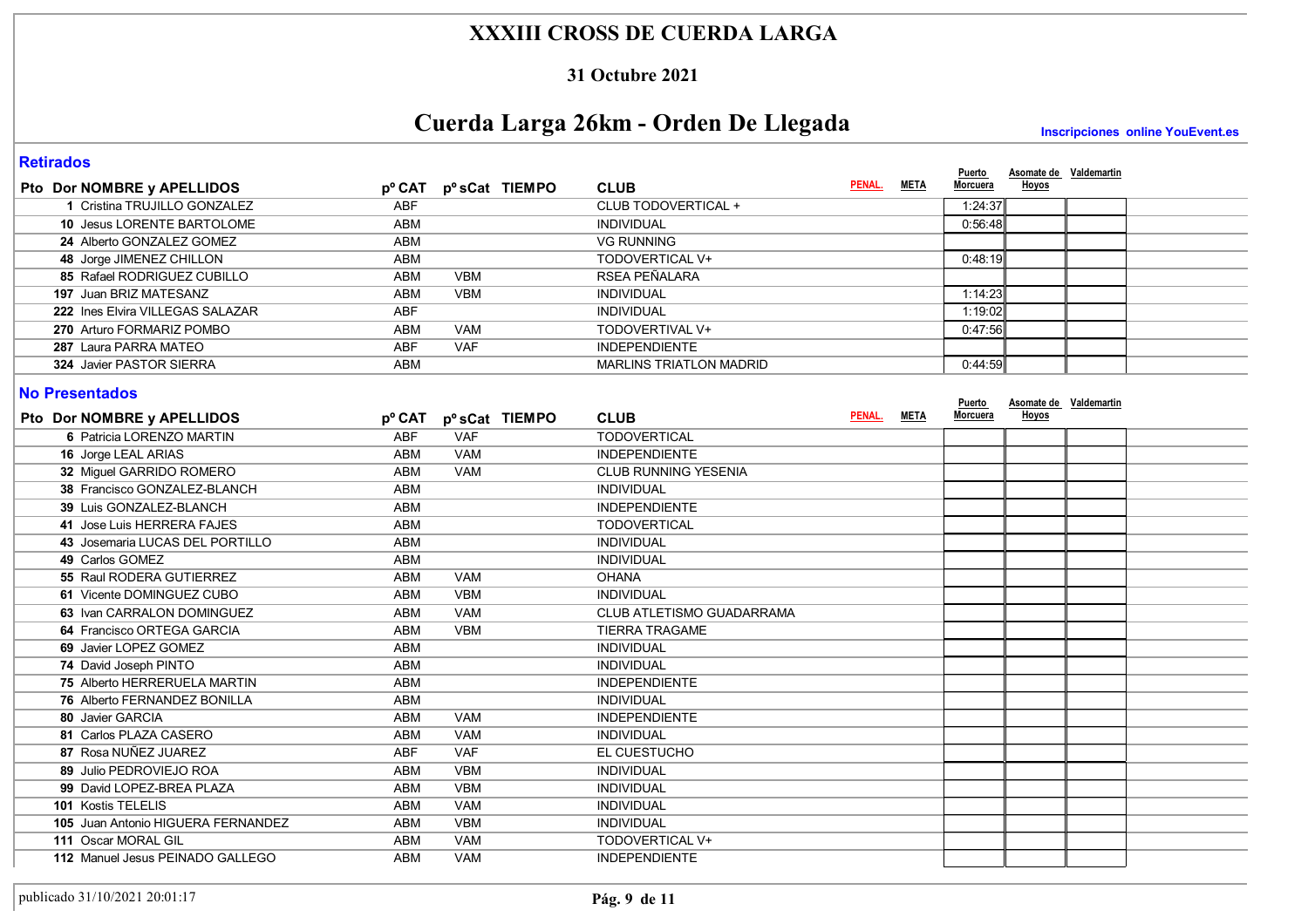#### **31 Octubre 2021**

# **Cuerda Larga 26km - Orden De Llegada**

**Inscripciones online YouEvent.es** 

#### **No Presentados**

| <b>ITO LIGOGRAMUS</b>                 |            |            |                |                                |             | <b>Puerto</b>   | Asomate de Valdemartin |  |
|---------------------------------------|------------|------------|----------------|--------------------------------|-------------|-----------------|------------------------|--|
| Pto Dor NOMBRE y APELLIDOS            | pº CAT     |            | pº sCat TIEMPO | <b>CLUB</b>                    | PENAL. META | <u>Morcuera</u> | Hoyos                  |  |
| 118 Ricardo LOPEZ DE LA FRANCA        | ABM        | <b>VBM</b> |                | <b>TODOVERTICAL V+</b>         |             |                 |                        |  |
| 124 Pablo SANCHEZ DOMINGUEZ           | <b>ABM</b> |            |                | <b>MIJARES</b>                 |             |                 |                        |  |
| 125 Rodrigo MIRANDA BELTRAN           | <b>ABM</b> | <b>VAM</b> |                | FOXIL BIKES RACING TEAM VILLAN |             |                 |                        |  |
| 126 Olga DE FRUTOS TORRES             | <b>ABF</b> | <b>VBF</b> |                | FOXIL BIKES RACING TEAM VILLAN |             |                 |                        |  |
| 133 Jorge DE MIGUEL TORRESANO         | <b>ABM</b> |            |                | CLUB DEPORTIVO SAYME           |             |                 |                        |  |
| 135 Oscar FUENTES FERRERA             | <b>ABM</b> |            |                | CLUB DE MONTAÑA NAVATRAIL      |             |                 |                        |  |
| 139 Angel JIMENEZ MORENO              | <b>ABM</b> | <b>VAM</b> |                | <b>FLACOS FUERTES</b>          |             |                 |                        |  |
| 144 Jorge ARIAS RESCO                 | <b>ABM</b> | <b>VAM</b> |                | <b>INDEPENDIENTE</b>           |             |                 |                        |  |
| 145 Bruno DELTORO SABATER             | <b>ABM</b> |            |                | <b>INDIVIDUAL</b>              |             |                 |                        |  |
| 147 David VELAZQUEZ DIAZ              | <b>ABM</b> | <b>VAM</b> |                | <b>INDIVIDUAL</b>              |             |                 |                        |  |
| 148 Fernando GOMEZ TOLEDANO           | <b>ABM</b> | <b>VAM</b> |                | <b>INDIVIDUAL</b>              |             |                 |                        |  |
| 149 Jose SANCHEZ SANCHEZ              | <b>ABM</b> | <b>VCM</b> |                | LA PEDRIZA DEL MANZANARES      |             |                 |                        |  |
| <b>151 Mario CASTRILLO MARTINEZ</b>   | <b>ABM</b> | <b>VBM</b> |                | <b>INDIVIDUAL</b>              |             |                 |                        |  |
| 155 Sergio CABRERA CARRETE            | <b>ABM</b> | <b>VAM</b> |                | <b>PEGADO</b>                  |             |                 |                        |  |
| <b>165 Mario GARCIA BRUNA</b>         | ABM        | <b>VAM</b> |                | <b>INDIVIDUAL</b>              |             |                 |                        |  |
| 178 Fco Javier MORAGA ORTIZ           | <b>ABM</b> | <b>VBM</b> |                | <b>LAS CABRAS AZULES</b>       |             |                 |                        |  |
| 179 Miquel MERELO GALLEGO             | <b>ABM</b> | <b>VAM</b> |                | <b>INDIVIDUAL</b>              |             |                 |                        |  |
| <b>188 Juan Antonio RUANO PADILLA</b> | ABM        | <b>VAM</b> |                | <b>INDEPENDIENTE</b>           |             |                 |                        |  |
| <b>189 David GARCIA FUENTES</b>       | <b>ABM</b> |            |                | <b>INDEPENDIENTE</b>           |             |                 |                        |  |
| <b>193 Ricardo CLAVER MISAS</b>       | <b>ABM</b> | <b>VAM</b> |                | PAPORROS-BTT                   |             |                 |                        |  |
| 196 Emilio MIELGO MIELGO              | <b>ABM</b> | <b>VAM</b> |                | CLUB TRAIL COLMENAR VIEJO      |             |                 |                        |  |
| 208 Javier SASTRE PEREZ CEJUELA       | <b>ABM</b> | <b>VAM</b> |                | <b>INDIVIDUAL</b>              |             |                 |                        |  |
| 210 Chus ALVAREZ RODRIGUEZ            | <b>ABM</b> | <b>VAM</b> |                | ADME EL CASTELLAR              |             |                 |                        |  |
| 216 Manuel BARRERA MARTIN             | <b>ABM</b> |            |                | <b>ZANCADAS</b>                |             |                 |                        |  |
| 226 Rafael Pedro FONTENLA VELASCO     | <b>ABM</b> |            |                | AALOG 11                       |             |                 |                        |  |
| 231 Eduardo ORTEGON RODRIGO           | <b>ABM</b> |            |                | AALOG 11                       |             |                 |                        |  |
| 237 Javier GONZALEZ MARTIN            | <b>ABM</b> |            |                | <b>INDIVIDUAL</b>              |             |                 |                        |  |
| 246 Manuel CUADRADO RUANO             | <b>ABM</b> | <b>VAM</b> |                | CD. LA ARMUÑA                  |             |                 |                        |  |
| 248 Elena POPESCU                     | <b>ABF</b> | <b>VBF</b> |                | <b>INDIVIDUAL</b>              |             |                 |                        |  |
| 249 Luis Alfonso SANTOS CABALLERO     | <b>ABM</b> | <b>VBM</b> |                | RSEA PEÑALARA                  |             |                 |                        |  |
| 250 Ismael RUIZ BARAGAÑO              | <b>ABM</b> | <b>VAM</b> |                | <b>INDIVIDUAL</b>              |             |                 |                        |  |
| 259 Marta MARTIN JUAREZ               | ABF        | <b>VBF</b> |                | <b>INDIVIDUAL</b>              |             |                 |                        |  |
| 262 David RANERA LLAMAS               | ABM        | <b>VBM</b> |                | RSEA PEÑALARA                  |             |                 |                        |  |
| 265 Borja FERRER MARQUEZ              | <b>ABM</b> | <b>VAM</b> |                | TRI+ MORALZARZAL               |             |                 |                        |  |
| 274 Fernando PINILLA GARCIA           | ABM        |            |                | <b>AGO TEAM</b>                |             |                 |                        |  |
| 281 Gonzalo FERNANDEZ CONTRERAS       | <b>ABM</b> |            |                | <b>OHANA TRITORRE</b>          |             |                 |                        |  |
| 284 Jesus Emiliano MARTIN POZAS       | <b>ABM</b> | <b>VBM</b> |                | ATLETISMO LAS ROZAS            |             |                 |                        |  |
| 286 Joaquin ESTEBARANZ BAUTISTA       | <b>ABM</b> |            |                | TODO VERTICAL V+               |             |                 |                        |  |
| 289 Maria Eugenia VELASCO MARTINEZ    | <b>ABF</b> | <b>VAF</b> |                | <b>TRI SAMBURIEL</b>           |             |                 |                        |  |

publicado 31/10/2021 20:01:17